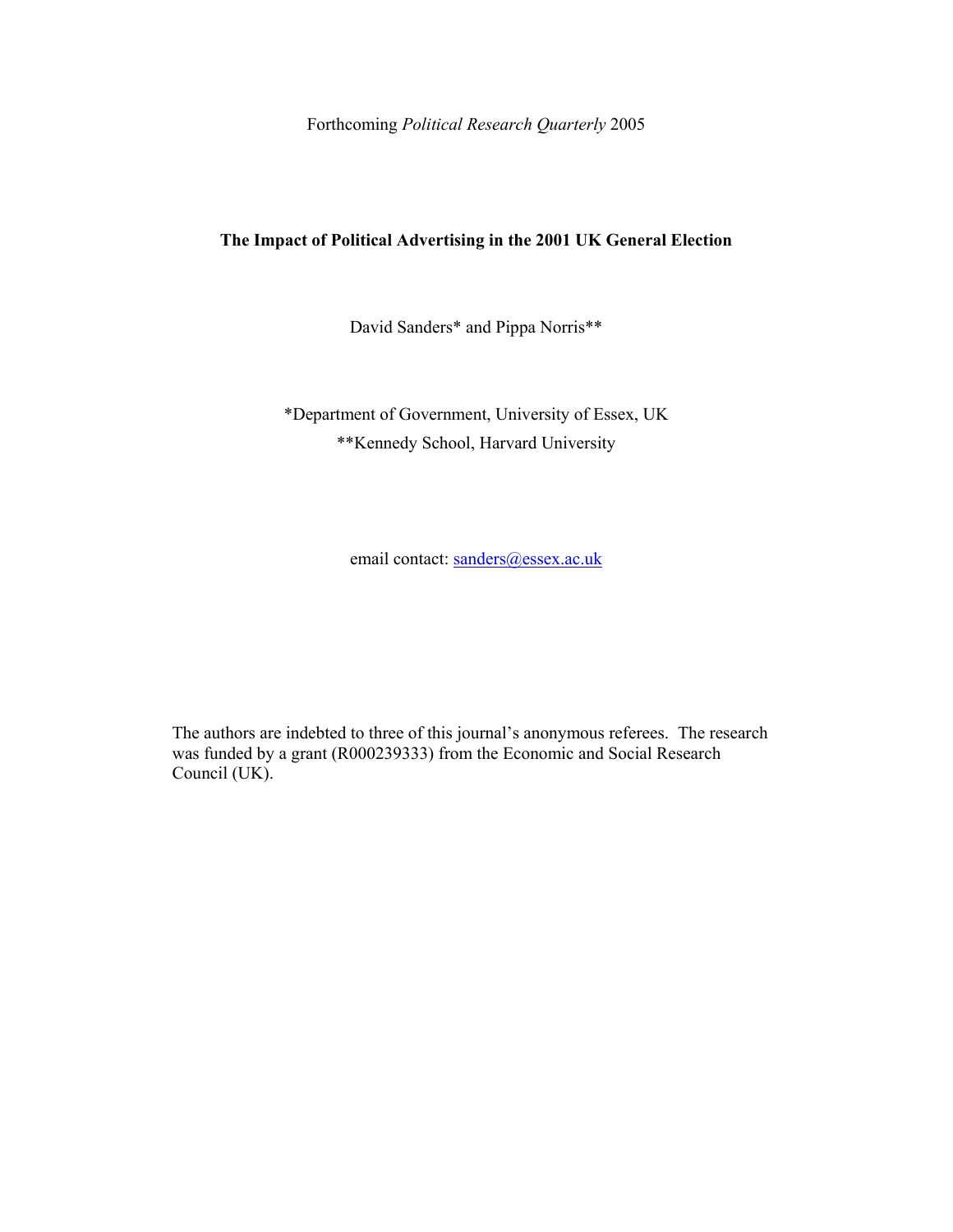## **The Impact of Political Advertising in the 2001 UK General Election**

## **Abstract**

The paper explores the extent to which advocacy and attack Party Election Broadcasts (PEBs) affected voters' party preferences during the British general election campaign of 2001. The analysis uses an experimental design that involved conducting 'media exposure' tests on a representative sample of Greater London voters (N=919) during the final weeks of the June 2001 election campaign. Respondents completed a pretest questionnaire before being exposed to a variety of different media stimuli. Their political attitudes were then measured again in a post-test questionnaire. The empirical findings suggest that, in general, PEBs exerted little direct effect on voters' images of the main political parties in 2001. However, there were a series of 'partial' exposure effects confined to particular sub-groups of voters. For example, for nonpartisan voters, 'attack' advertising appears to have been less effective than 'advocacy' advertising. Indeed, in the UK in 2001 there were contexts in which negative campaigning was explicitly counter-productive in the sense that it appears to have actively stimulated sympathy for the target of the attack rather than strengthening the relative position of the sponsor.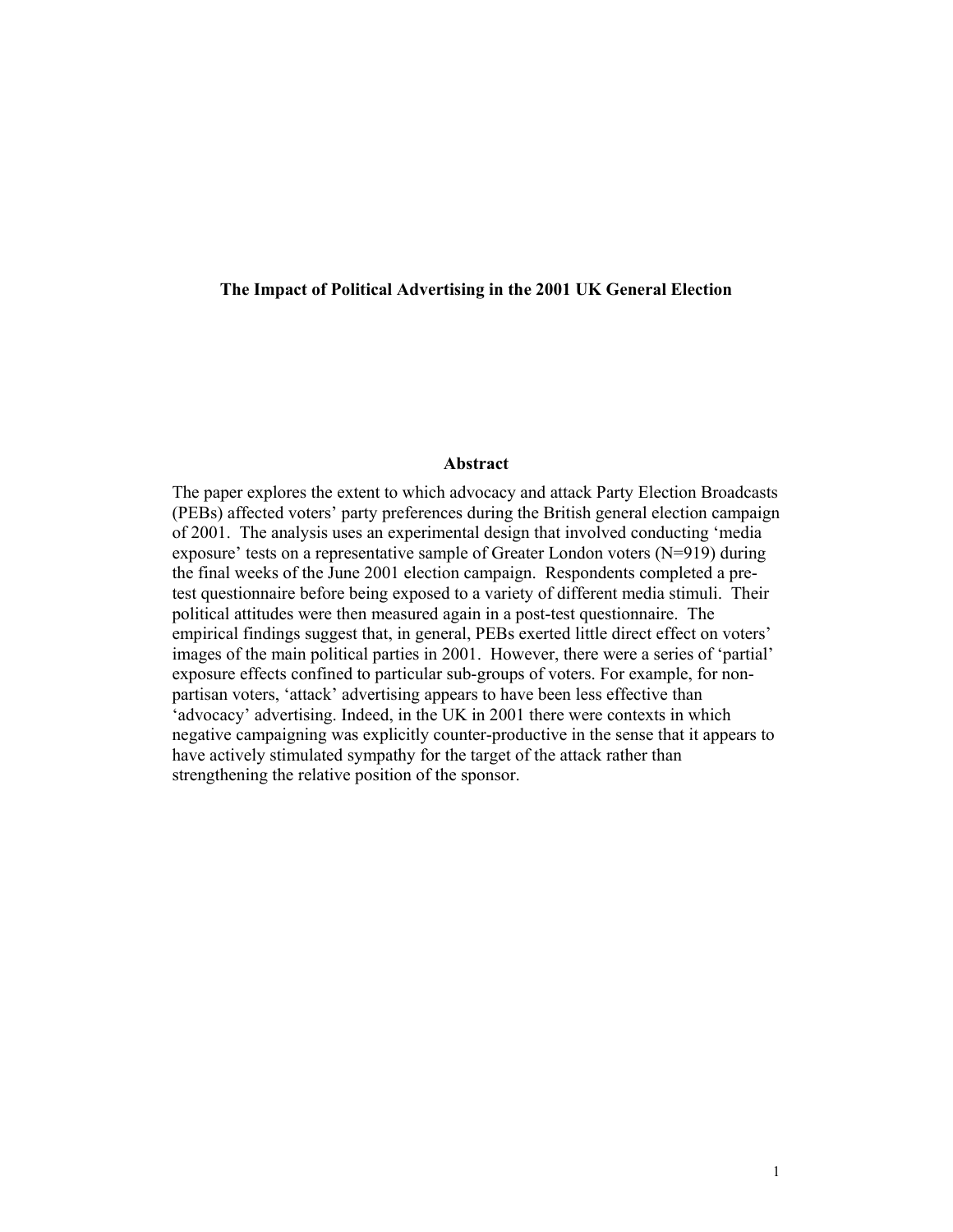In recent years scholars and practitioners have turned increasing attention towards understanding the impact of political advertising. One aspect of the debate has revolved around the issue of how far there are significant electoral rewards from either '*advocacy'* broadcasts, which offer a positive vision of the advertised party, or '*attack'* broadcasts which concentrate on criticising the opposition.

In this paper, we explore the extent to which advocacy and attack Party Election Broadcasts affected voters' party preferences during the British general election campaign of 2001. Our analysis uses an experimental design that involved conducting 'media exposure' tests on a representative sample of Greater London voters (N=919) during the final weeks of the June 2001 election campaign. Respondents completed a pre-test questionnaire before being exposed to a variety of different media stimuli. Their political attitudes were then measured again in a posttest questionnaire. Our empirical findings suggest that, in general, PEBs exerted little direct effect on voters' images of the main political parties in 2001. However, there were a series of 'partial' exposure effects confined to particular sub-groups of voters. For example, for non-partisan voters, 'attack' advertising appears to have been less effective than 'advocacy' advertising. Indeed, in the UK in 2001 there were contexts in which negative campaigning was explicitly counter-productive in the sense that it appears to have actively stimulated sympathy for the target of the attack rather than strengthening the relative position of the sponsor. Part 1 of the paper outlines the theoretical debates and rationales that inform the specific hypotheses that we test. Part 2 describes the experimental design that we used in order to generate the data to test these hypotheses, together with our operational measures. Part 3 reports our empirical findings.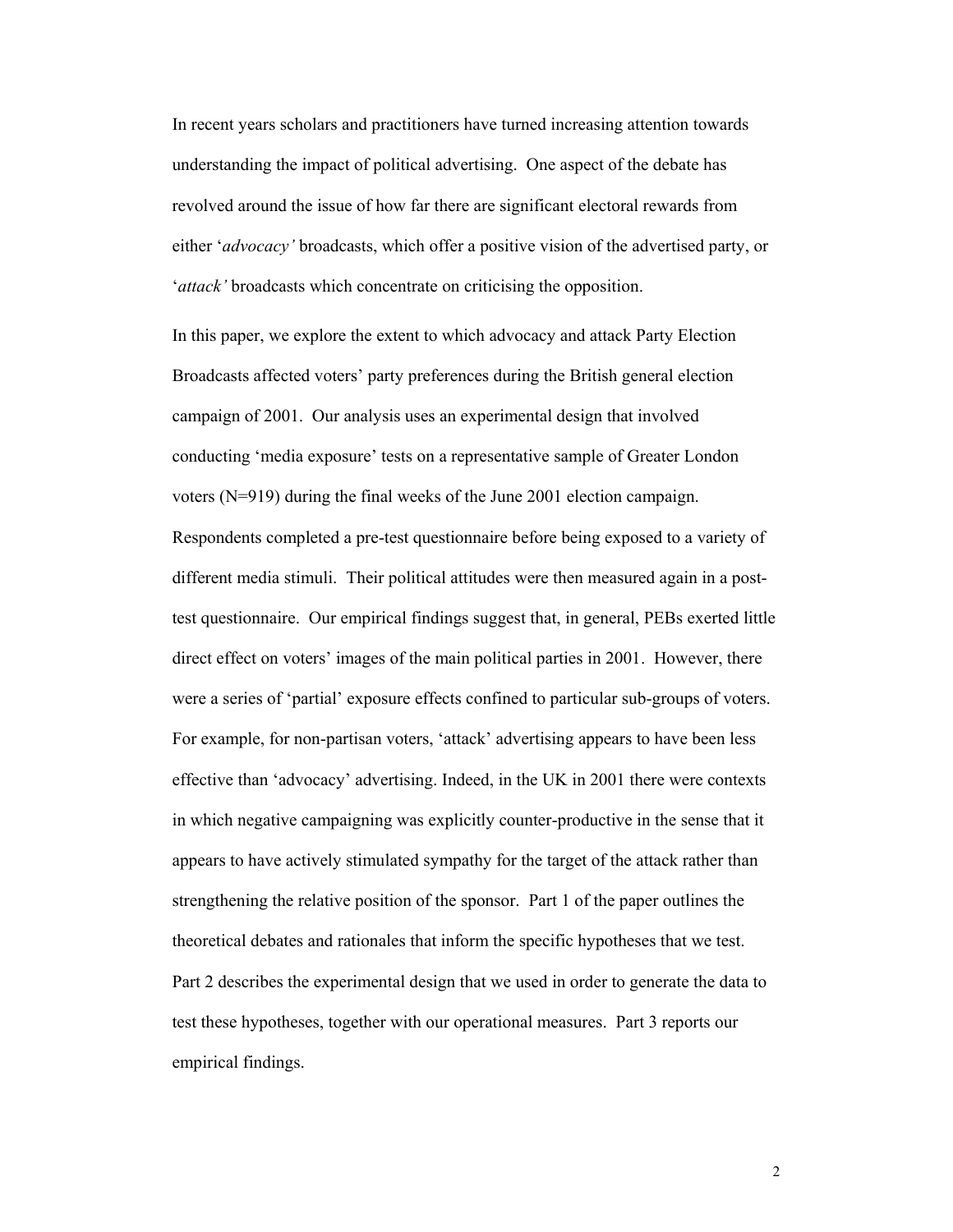## **1. The Theoretical and Empirical Background**

An extensive literature has sought to assess the effectiveness of television-based campaign advertising in American elections (Pfau and Kinski 1990; Ansolabehere and Iyengar, 1995; Lau and Sigelman, 2000; West 2001; Thurber 2000; Lau and Pomper 2002). In Britain, many studies have described the evolution and character of campaign communications (see, for example, Scammell 1995; Seymore-Ure 1996; Butler and Kavanagh 2001) and the impact of news media coverage upon electoral behavior (Miller et al. 1991; Norris et al. 1999). A smaller body of work has focused on trends in the format and contents of party election broadcasts (see Scammell and Semetko 1995; Johnson and Elebash 1986; Harrison 2001). In particular, content analysis by Hodess et al. (2000) noted a tendency towards increased negativity evident in PEBs aired during the 1997 campaign, compared with 1992. Similar trends have been documented as continuing in the 2001 election (Pipkin 2001).

Despite growing interest, there have been few rigorous attempts to evaluate the precise effects of campaign advertising on public opinion in Britain, and the possible impact of any rise in negative messages. Early studies of political advertising, dating from the time that television was first introduced into British campaigns, represent the most important exceptions (Treneman and McQuail 1961; Blumler and McQuail 1968). Blumler and McQuail found no influence on voting intention for Conservative and Labour, yet a small but significant increase in Liberal Democrat support from viewers of their broadcasts. They concluded that PEBs were of greater significance for smaller parties, and this corresponds with general research on the effects of political advertising in the USA; the greatest impact being associated with parties or candidates who have relatively low levels of background news media coverage (Kaid and Johnston 2001). Given the substantial changes in political marketing and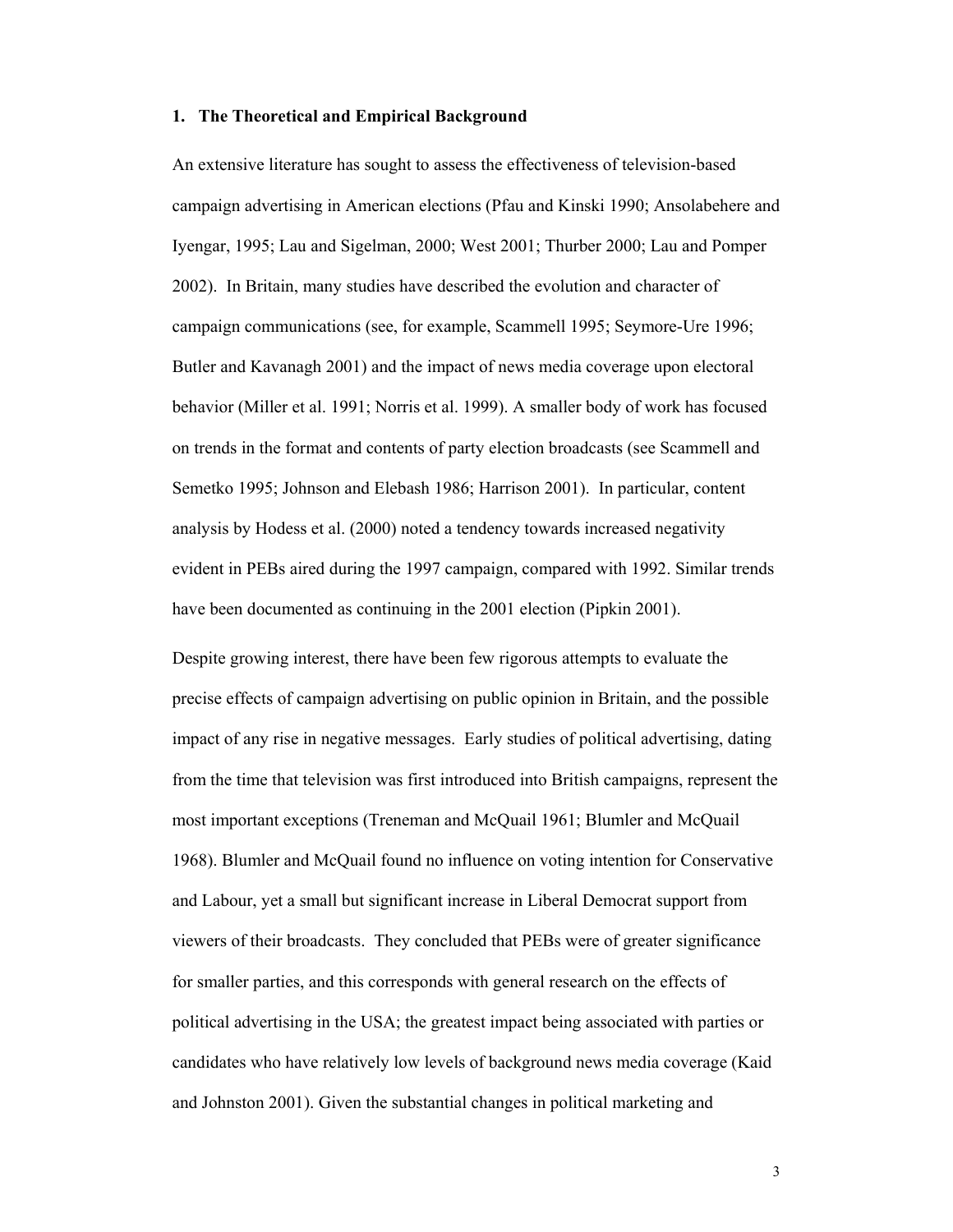professional campaign communications that have occurred over the last thirty years or so, these early British studies are now seriously dated. This in turn suggests the need for a systematic attempt to examine the effects of contemporary PEBs.

The major parties in the UK treat their broadcasts very seriously. PEBs represent the only opportunity to display television messages during the campaign that are unmediated by programme planners, producers, editors or potentially aggressive interviewers. The legal requirement that all five terrestrial channels must broadcast each party's PEB on the same day (although not simultaneously) means that most viewers, from the single-station devotee to the channel surfer, are aware that the PEB is being broadcast – even if a sizeable minority choose not to watch it. *Potentially,* PEBs can still reach the vast majority of the electorate. Despite the substantial proliferation of broadcasting channels available in Britain, it is estimated that the audience share for the television channels forced to carry PEBs remains at 80%, while the equivalent figure for radio stations is about 35% (Electoral Commission 2001). The 2001 British Election Study campaign panel survey found that 58% of the electorate saw at least one PEB during the campaign, and 37% saw PEBs from all three major parties, reflecting very similar estimates to those produced by commercial polling surveys commissioned by the Electoral Commission (MORI 2001). At the same time, ITC survey research found that during the campaign 57% of respondents claimed either to switch channels or to turn off when a PEB was broadcast (ITC 2001). Moreover, even if not viewed directly, secondary commentary on the contents of PEBs is often carried extensively in the daily press – the equivalent of US 'adwatches'.

The simple and obvious task of television advertising is to persuade voters to take a more favourable view of the broadcasting party vis-à-vis its opponents. In principle,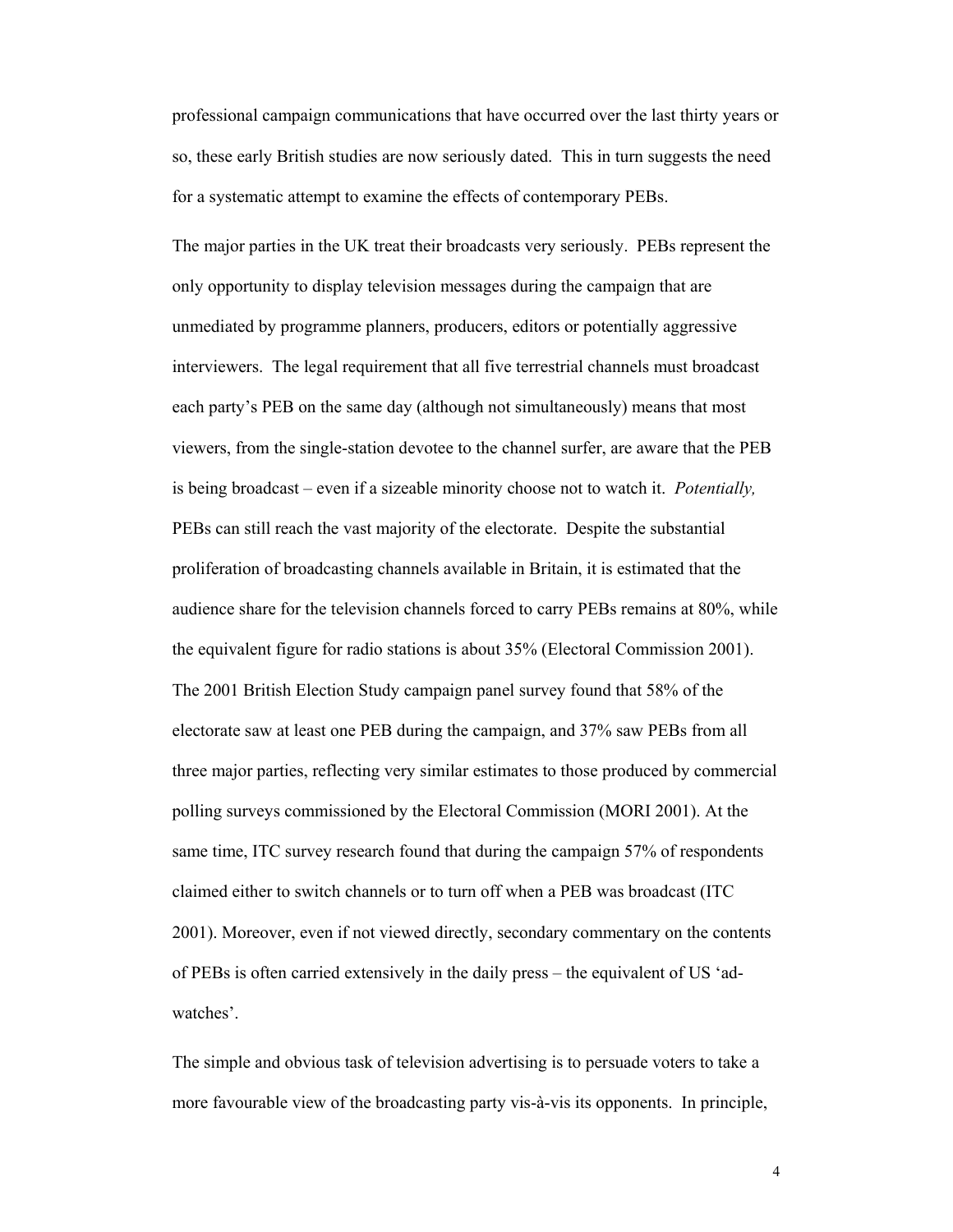rational political advertisers seek to *reinforce* the commitment of their existing supporters, to *persuade* neutrals to view the party more sympathetically, and to *raise doubts* in the minds of supporters of opposing parties about the likely performance of their currently preferred party choice. PEBs attempt to achieve these objectives through a mixture of *advocacy* and *attack*. Advocacy involves making a positive appeal to voters. The party stresses its own record, in national, local or regional government, in satisfying voters' demands. It emphasises its own vision and policies for the future and indicates how these will contribute to meeting voters' continuing needs and aspirations. Attack implies 'going negative'. It involves, *inter alia*, criticising the record of the opposing party or parties; questioning the judgement, experience and probity of opposing leaders; and generating fear about what the future might hold if the opposing party or parties were in power.

In the UK, mixed advocacy-attack PEBs in the UK are relatively rare. Indeed, in the 2001 election campaign, all of the transmitted broadcasts were based either on advocacy *or* attack. In order to consider the impact of PEBs on voters, we had originally hoped to compare the effects of exposure to both attack and advocacy ads broadcast by each of Labour, the Conservatives and the Liberal Democrats. In practice, this proved impossible. Although Labour transmitted both attack and advocacy PEBs, the Conservatives broadcast only attack ads while the Liberal Democrats adopted an exclusively advocacy approach. As far as the Liberal Democrats were concerned, therefore, we were able to assess only the effectiveness of their advocacy approach. However, for the Conservatives, we attempted to assess what the effects of an advocacy approach would have been, had they chosen to use one, by exposing a group of our respondents to an advocacy broadcast that been made by the shadow Secretary of State for Education in March 2001. The broadcast,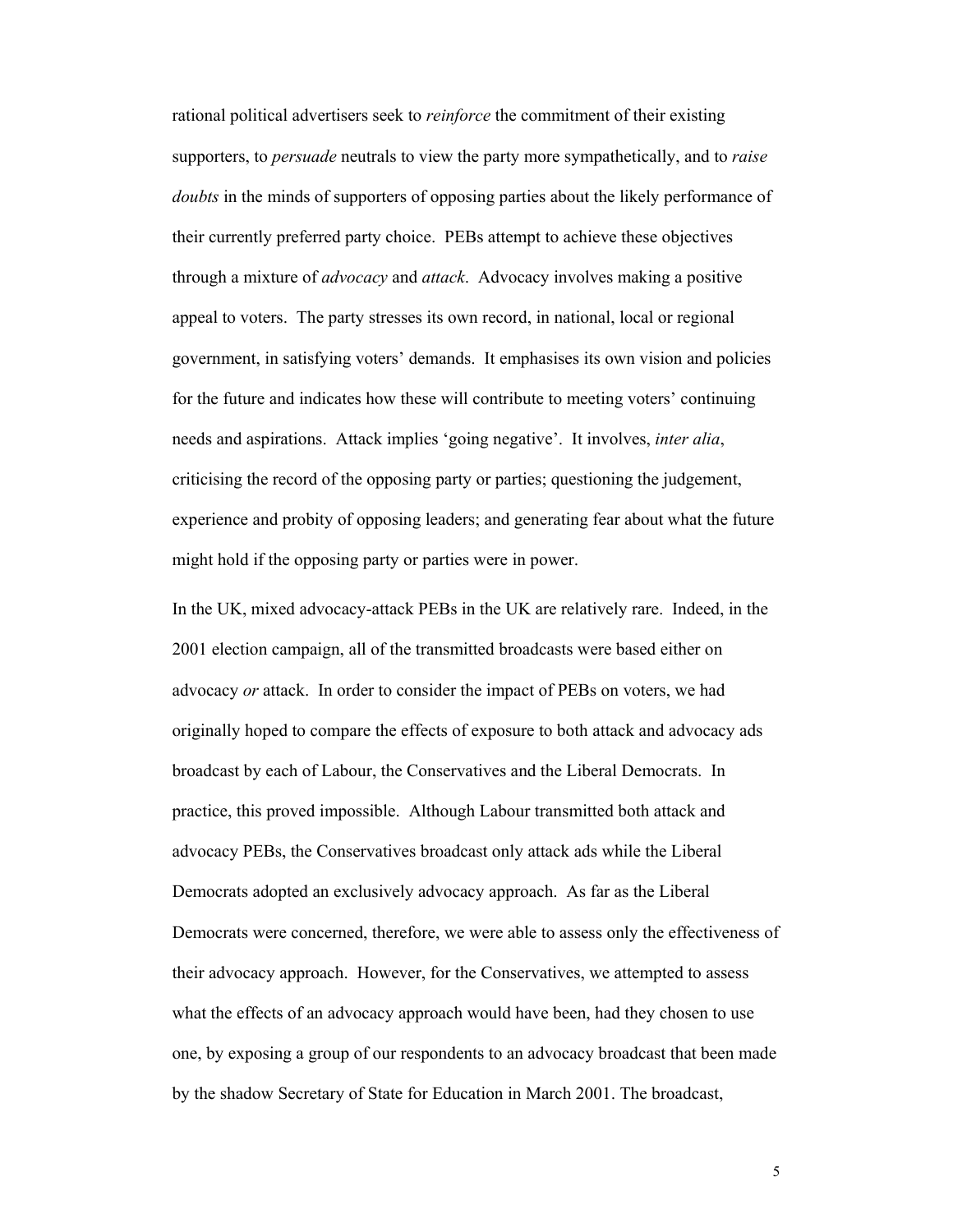transmitted just before the official campaign began, was the same length as a PEB and was a statement of the Conservative Party's plans for education if they were successful in the next general election.

Before we state our specific hypotheses about the possible impact of exposure to PEBs, we need to introduce the dependent variable measures that we employ in our empirical analysis. Britain has an emerging 3-party system in its Westminster parliament. In the 2001 general election, the Liberal-Democrats received almost 18% of the popular vote and secured over 50 over the seats in the House of Commons. Analysing the consequences of exposure to PEBs, therefore, does not merely involve assessing voters' views of Labour, the Conservatives and the Liberal Democrat parties in isolation from each other. Voters who take a more (less) favourable of one party as a result of being exposed to a PEB implicitly take a less (more) favourable view of another in terms of electoral choice. In principle, any opinion changes that might result from exposure to PEBs involve three main *choice-sets*: Labour *versus*  Conservative, Conservative *versus* Liberal-Democrat, and Labour *versus* Liberal-Democrat. Although the Labour *versus* Conservative choice-set is clearly the most important for the majority of UK voters, the other choice-sets are of increasing significance in British politics. Accordingly, in our empirical analysis we employ three separate scales as dependent variables. These measures were constructed in two stages.

In the first stage, for each party, we calculated a measure of 'party image'. We used 'party image' scores because of the need in experimental analysis to use multiple indicators of key concepts. The use of multiple indicators helps to insulate the analysis from random variations in subjects' responses to individual questionnaire items. In conducting our experiments we did not ask respondents' vote preferences in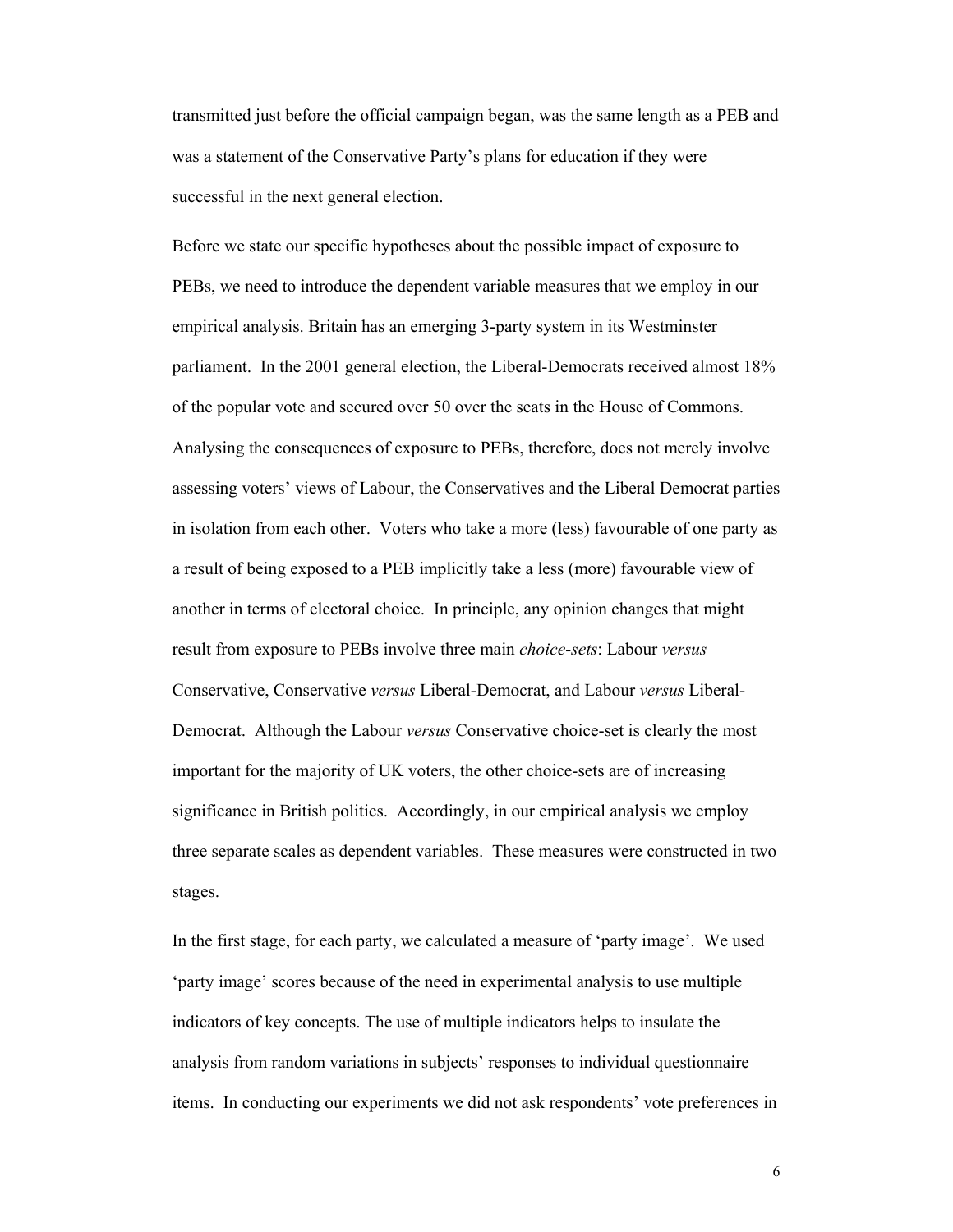both the pre-test and post-test. This was because we felt that, during the course of an experiment that lasted no more than one hour, it was not feasible to ask respondents on two separate occasions how they intended to vote in the forthcoming general election. However, we were able to ask our subjects, both before and after our experimental test exposures, about (1) their feelings towards each party leader, (2) their feelings towards each party, and (3) the likelihood that they would vote for each party. All of these items were measured on 0-10 point scales. Reliability tests showed that the three items scaled satisfactorily in both pre- and post-tests for all three parties, yielding Cronbach's alpha scores greater than 0.8 in every case. Pre- and post-test 'party image' scores for each party were calculated by summing the scores on these three items and dividing by 3.

The second stage of our dependent variable measure construction involved combining each pair of party image scores for both pre- and post-test scales. Thus, for example, the Labour *versus* Conservative pre-test scale was constructed by subtracting the Conservative party image scores from the Labour party image scores. This produces a 21-point 'LabCon' scale that varies from –10 (very positive image of the Conservatives) to  $+10$  (very positive image of Labour). The post-test scale was produced in the same way. Equivalent pre- and post-test scales were also constructed for 'ConLib' (where +10 denotes a very positive Conservative image and –10 denotes a very positive Liberal Democrat image) and for 'LabLib' (where +10 denotes positive Labour and –10 positive Liberal Democrat).

#### (Table 1 about here)

The specific hypotheses that we test, together with their implications for pre-test to post-test changes in our LabCon, ConLib and LabLib scales, are outlined in Table 1. Our first set of hypotheses reflects the expectations of the rational politicians who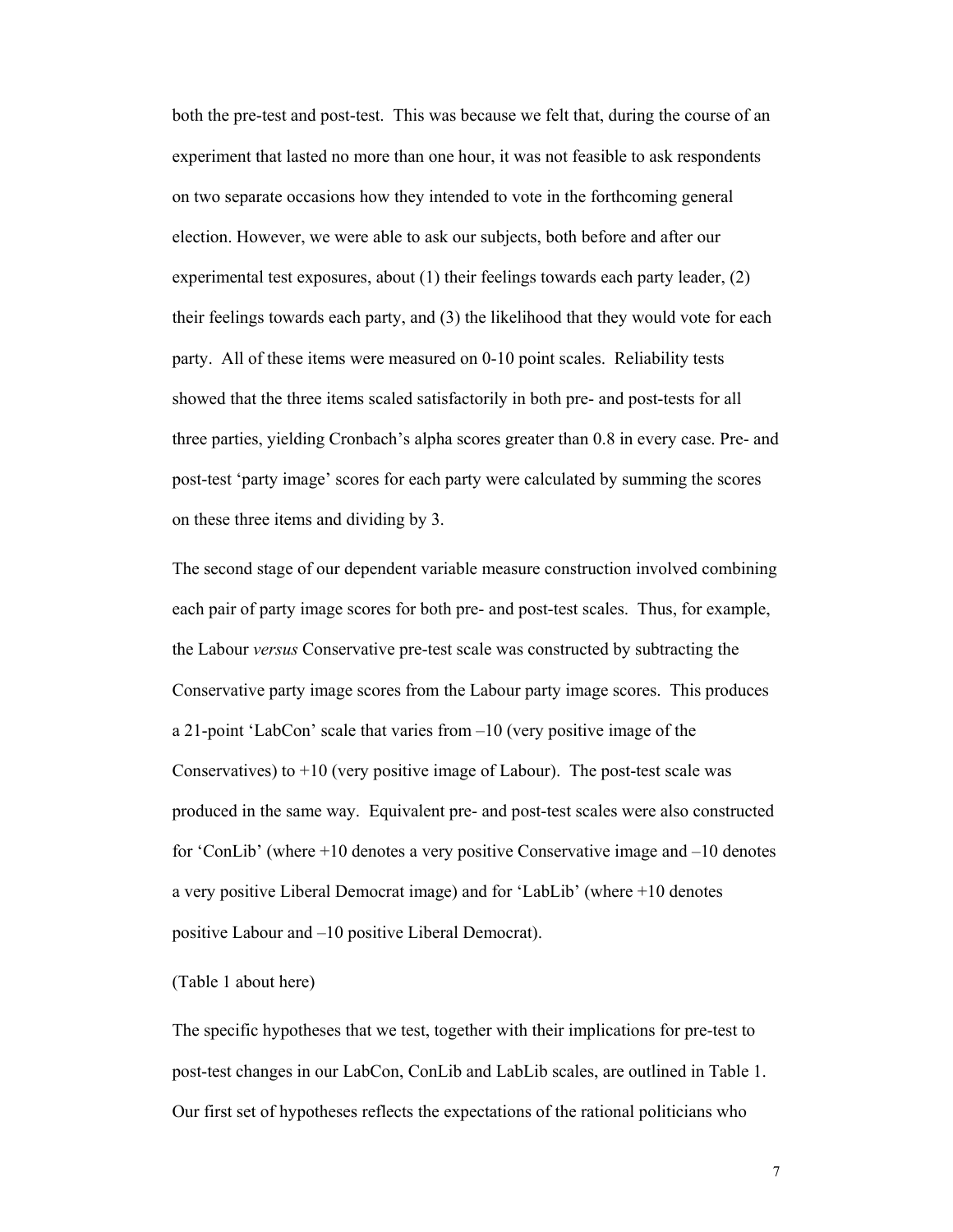produce PEBs. Other things being equal, politicians believe that they can *persuade*  voters to take a more favourable view of their respective parties. They use advocacy PEBs in order to increase the attractiveness of their own party  $(H_{1a})$  and attack PEBs to reduce the attractiveness of opponents  $(H_{1b})$ . If their efforts at persuasion are successful, these two approaches should have 'symmetrical effects' in the sense that they should have the same empirical implications for our choice-set scales. In comparison with our control groups (discussed below), exposure to Labour's advocacy or attack PEBs should lead to post-test increases in LabCon and LabLib scores (implying a more favourable view of Labour relative to each of its main rivals). Similarly, exposure to Conservative PEBs should reduce LabCon and increase ConLib (implying, in both cases, relatively more sympathy for the Conservatives), while exposure to the Liberal Democrat PEB should reduce both LabLib and ConLib (implying increased relative sympathy for the Liberal Democrats).

Given the frequency with which politicians' aspirations are confounded, it would be surprising if the 'simple persuasion hypothesis' embodied in  $H_1$  applied universally. Indeed, it has long been recognised that the effectiveness of political messages depends both on the *political context* in which advertising is undertaken and on the *characteristics of different subgroups of the target population* (Lazarsfeld, Berelson and Gaudet, 1944; Klapper, 1960).

Hypothesis  $H_2$  reflects the simple contextual point that in party-based electoral contests, most voters are very familiar with the *advocacy* messages produced by the *major* parties. The long campaign invariably begins well before the dissolution of parliament. Politicians use legislative debates, formal speeches, policy launches, byelections, local and regional elections, and journalists' briefings throughout the parliamentary cycle to influence press and television reporting. In these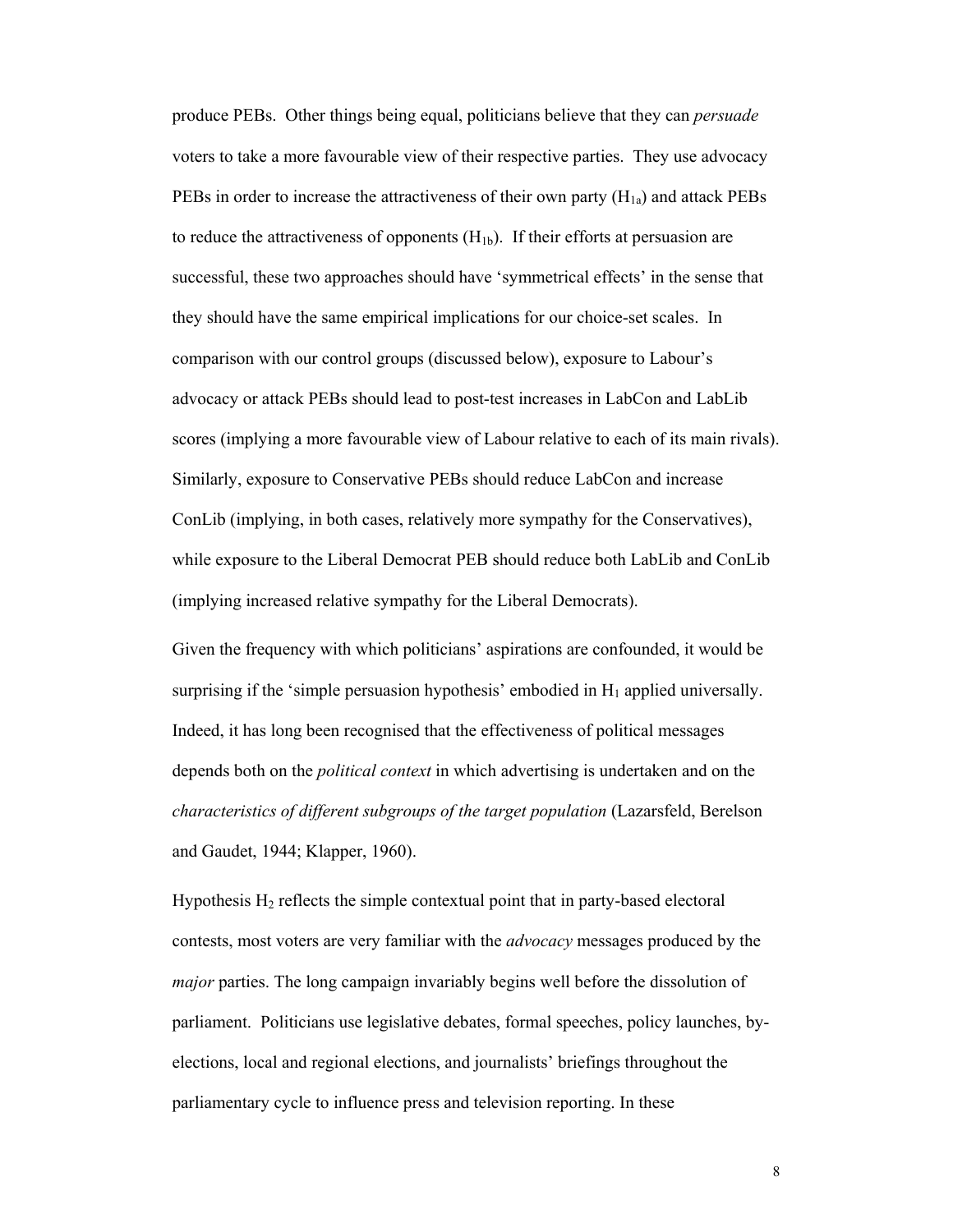circumstances, through constant repetition, the public becomes familiar with the arguments and styles of presentation that the parties espouse (Norris et al, 1999). Advocacy advertising is accordingly unlikely to benefit the two parties – Labour and the Conservatives – that receive the lion's share of media coverage throughout the long campaign, precisely because the marginal effect of exposure to one more advocacy message is likely to be negligible. In contrast, the Liberal Democrats – who tend to receive substantially less media coverage prior to the start of the official campaign – are likely to benefit from an advocacy approach. This suggests that the consequences of exposure to the Liberal Democrat Advocacy PEB should be nontrivial. Indeed, such exposure should reduce both ConLib and LabLib scores (implying increased sympathy for the Liberal Democrats).

Hypothesis  $H_3$  refers to a second possible contextual effect – the potentially counterproductive character of attack broadcasting in party systems where confrontational party politics is endemic. Anyone who has watched a broadcast of the proceedings of the House of Commons will be familiar with what in contemporary British political journalism is often called 'yah-boo politics'. In Commons debates and question sessions, insults, asides and interjections are traded freely. MPs frequently jeer at the opposing side's speakers or talk when they are speaking so that they cannot be heard. Points are typically scored as much by embarrassing opponents as by serious and considered political argument. It would be surprising if this sort of combative party activity, reported on an almost daily basis on radio and television news, had no effect on the way that voters view 'negative' political messages. Indeed, it is entirely possible that, in the context of UK party politics, 'negative' attack PEBs could have precisely the opposite effect to that intended by their creators. Voters know that PEBs represent an opportunity for parties to present a positive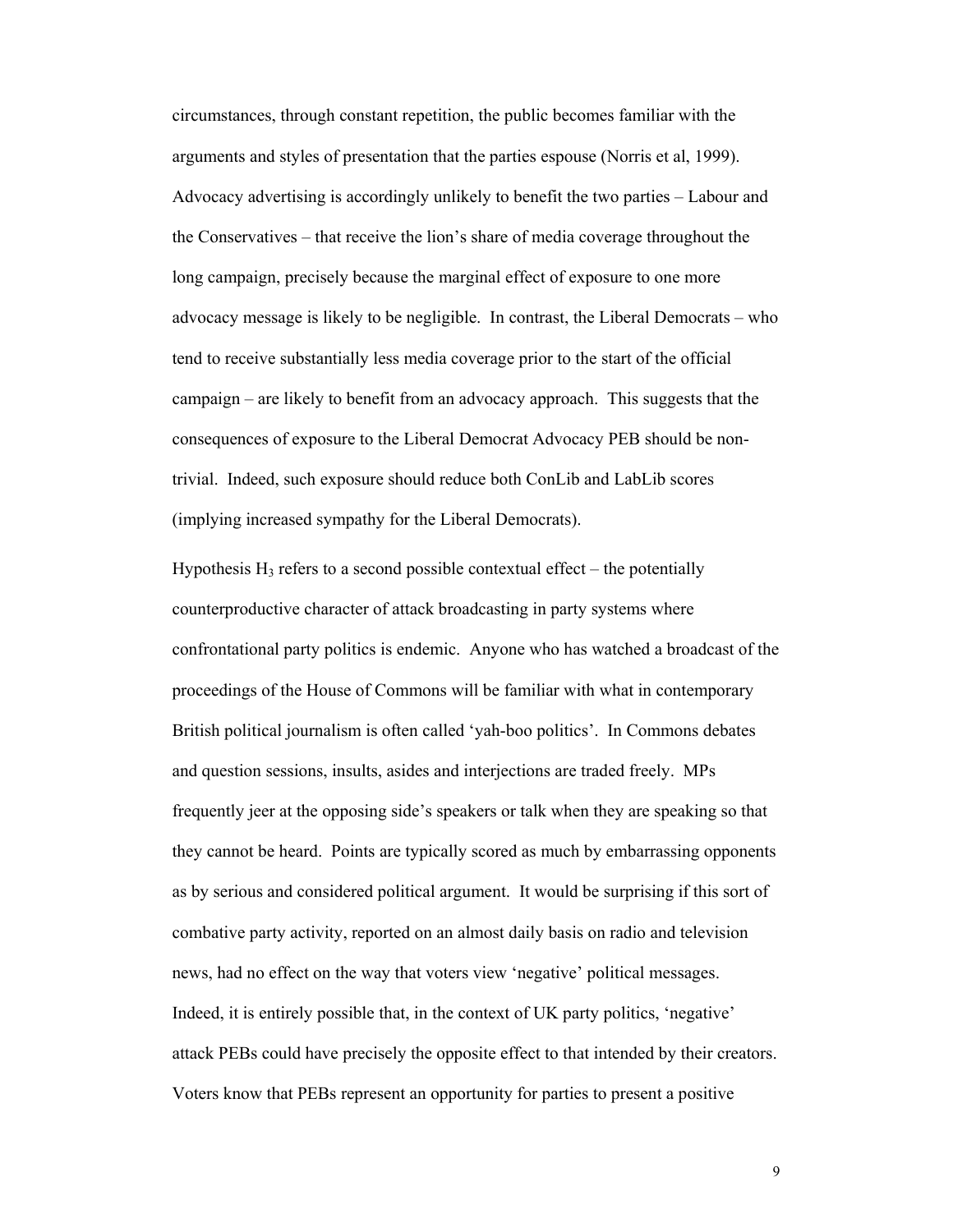(advocacy) vision of their plans for government. Against a background of endemic yah-boo politics, many voters may react with irritation to 'yet another' negative onslaught on the opposition that consciously spurns an advocacy opportunity. In these circumstances, such voters may even be inclined to take a more *critical* view of the offending, sponsoring party and to view the *target* of the attack with a greater degree of sympathy. Although this reaction is unlikely among the partisans of the sponsoring party, it seems plausible to us to suppose that both 'neutral' voters and those who are partisans of other parties may well react in such a 'contrary' manner. Our fourth hypothesis ( $H_4$ ) provides a direct corollary to  $H_3$ . If, as  $H_3$  suggests, Party X's attack PEB fuels a counterproductive response among both neutrals and the partisans of Parties Y and Z, X's attack may nonetheless serve to stiffen the resolve of X's partisans. H<sub>4</sub> accordingly suggests that Party X identifiers who are exposed to X's attack PEB will be reinforced in their dislike of rival parties. It is entirely possible, of course, that UK parties' primary aim in producing attack broadcasts is to strengthen the loyalty and commitment of existing supporters. However, the potential mobilising benefits among partisans implied by  $H_4$  need to be set against the potential counterproductive reversals among neutrals and others that are implied by  $H_3$ . An assessment of the balance of costs and benefits of attack PEBs clearly requires an empirical evaluation of the impact of such broadcasts on voter opinion.

Finally, hypothesis  $H_5$  concerns the extent to which voters think they can trust the messages conveyed in PEBs in general. Voters who generally trust these messages are clearly more likely to be persuaded to take a more sympathetic view of the advertising party and/or a less sympathetic view of its opponents than those who display low levels of trust. This again implies an interaction effect. To the extent that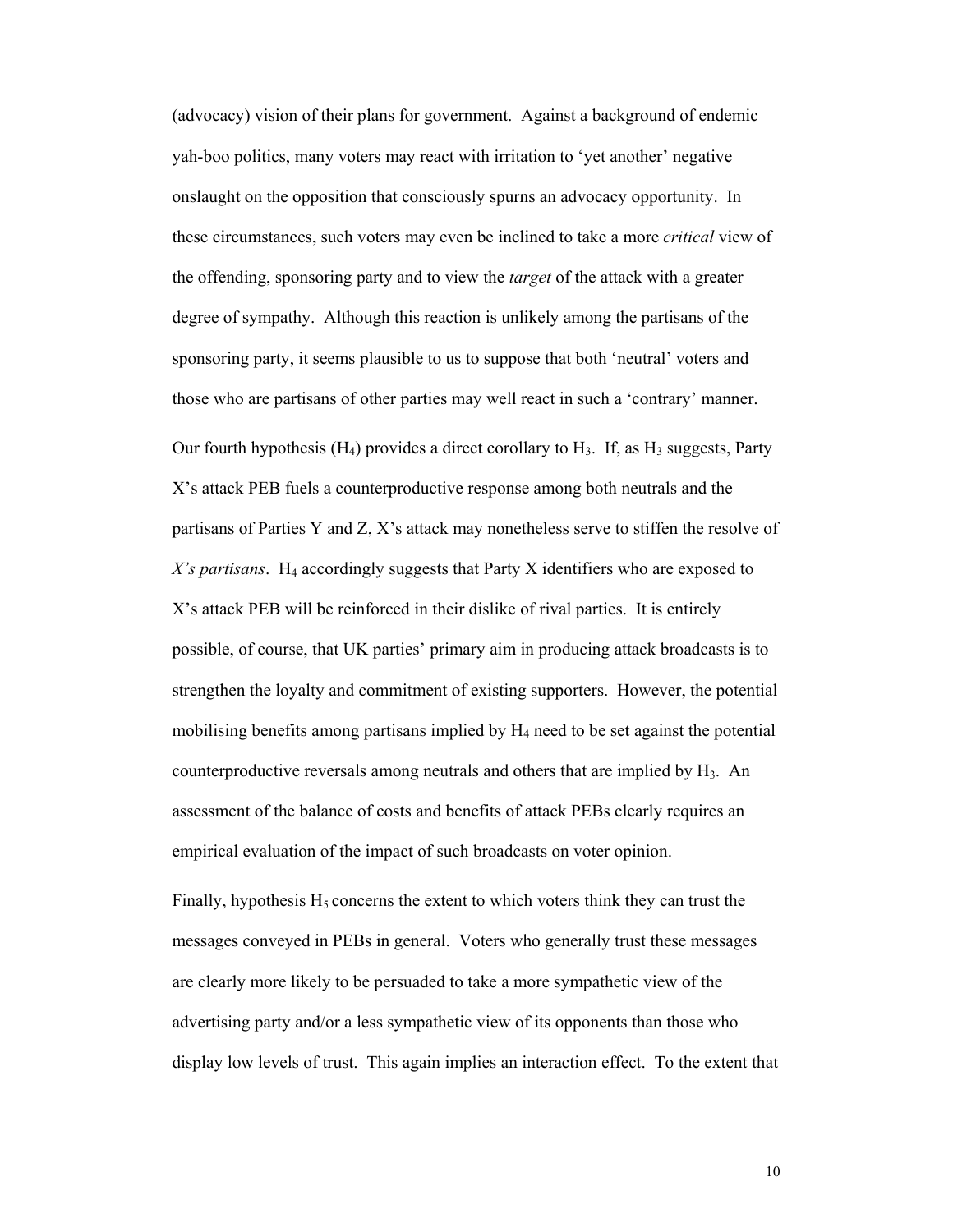respondents trust PEBs in general, exposure to Party X's PEB should be associated with a pre- to post-test increase in Party X's image relative to its opponents.

## **2. The Experimental Design**

There are clearly many ways of seeking to assess the effects on voters' perceptions of exposure to political advertising. Panel survey designs, where the panel waves straddle an election campaign offer one obvious approach. However, even with a very tightly defined survey-based design, it is extraordinarily difficult to show that any observed changes in preference result from exposure to the *particular* set of messages being analysed – rather than from exposure to the multiplicity of *other* campaign messages that are *not* being analysed (Hovland 1959; Iyengar and Simon 2000). The huge advantage of an experimental design is that respondents' views can be ascertained immediately prior to exposure to a known message and then reassessed immediately afterwards. Provided that suitable controls are applied – in particular, that subjects are randomly assigned to test and control groups – any change in perceptions that are observed can be more directly linked to the exposure than is the case with survey designs.

This said, experimental designs carry their own limitations. First, experimental exposures are by definition artificial. We sought to reduce the artificiality of our experimental settings by ensuring that our respondents watched PEBs in a relaxed environment, in small groups of four or five. Second, many experiments are limited because they rely upon small groups of student respondents and it is difficult to generalise from these results to the general population. In contrast, this project used a large cross-section of the public, involving some 919 participants selected by quota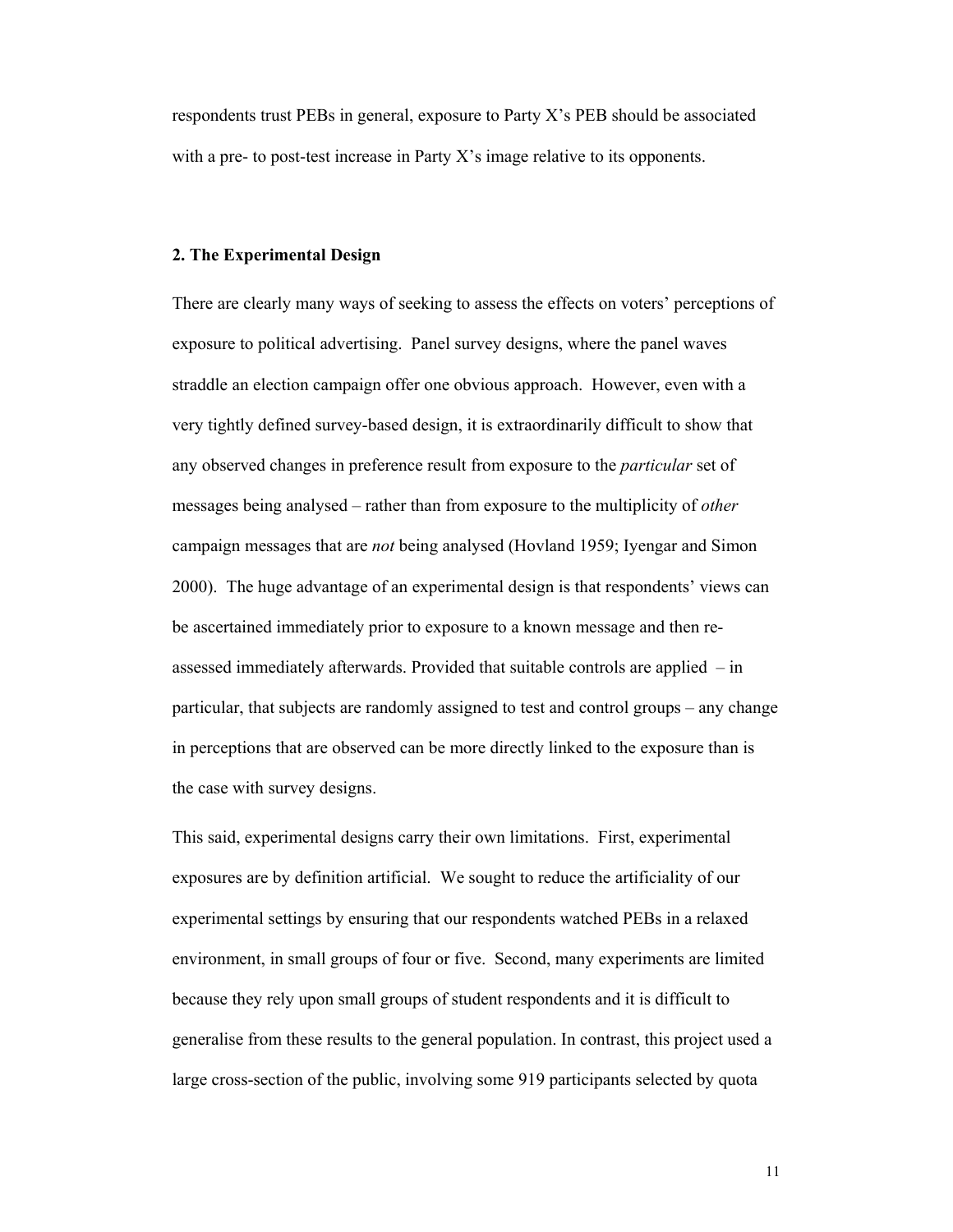sample, that was broadly representative of the Greater London electorate (see Table A1 in the Appendix). Table 2 compares the socio-demographic characteristics and key political attitudes of our respondents with those of the respondents to the 2001 British Election Study panel survey. As the table shows, with the exception of ethnicity (which should have been higher in our sample since around 20% of Londoners are from ethnic minorities), the profiles of the BES and experimental samples are very similar. This reinforces our confidence that our results have considerable relevance beyond the specific groups of subjects who participated in our experiments.

## (Table 2 about here)

Our experiments involved administering a pre-test questionnaire to each respondent. Respondents were then randomly allocated to one of 14 test or control groups. The experiments, all 30 minutes in duration, involved watching a video compilation, reading compilations from newspaper articles or exploring party websites. The video compilations, including the PEBs, were configured to represent a 'typical' evening news programme during the campaign. We drew on stories recorded from all the main news programmes on the terrestrial channels in the three months prior to polling day. The videos were edited to follow the same format. This consisted of a 'sandwich', with ten minutes of identical, standard footage at the top and bottom of each programme and one of the different experimental video stimuli (news, sport, or a PEB) in the middle 'core'. Respondents were not told which media was being shown to which group, or even that different media were being used by different groups of respondents. Respondents were told that the experiments were concerned with 'selective perception' – how men and women, young and old people differed in their views of the media. After these various exposures, respondents completed a post-test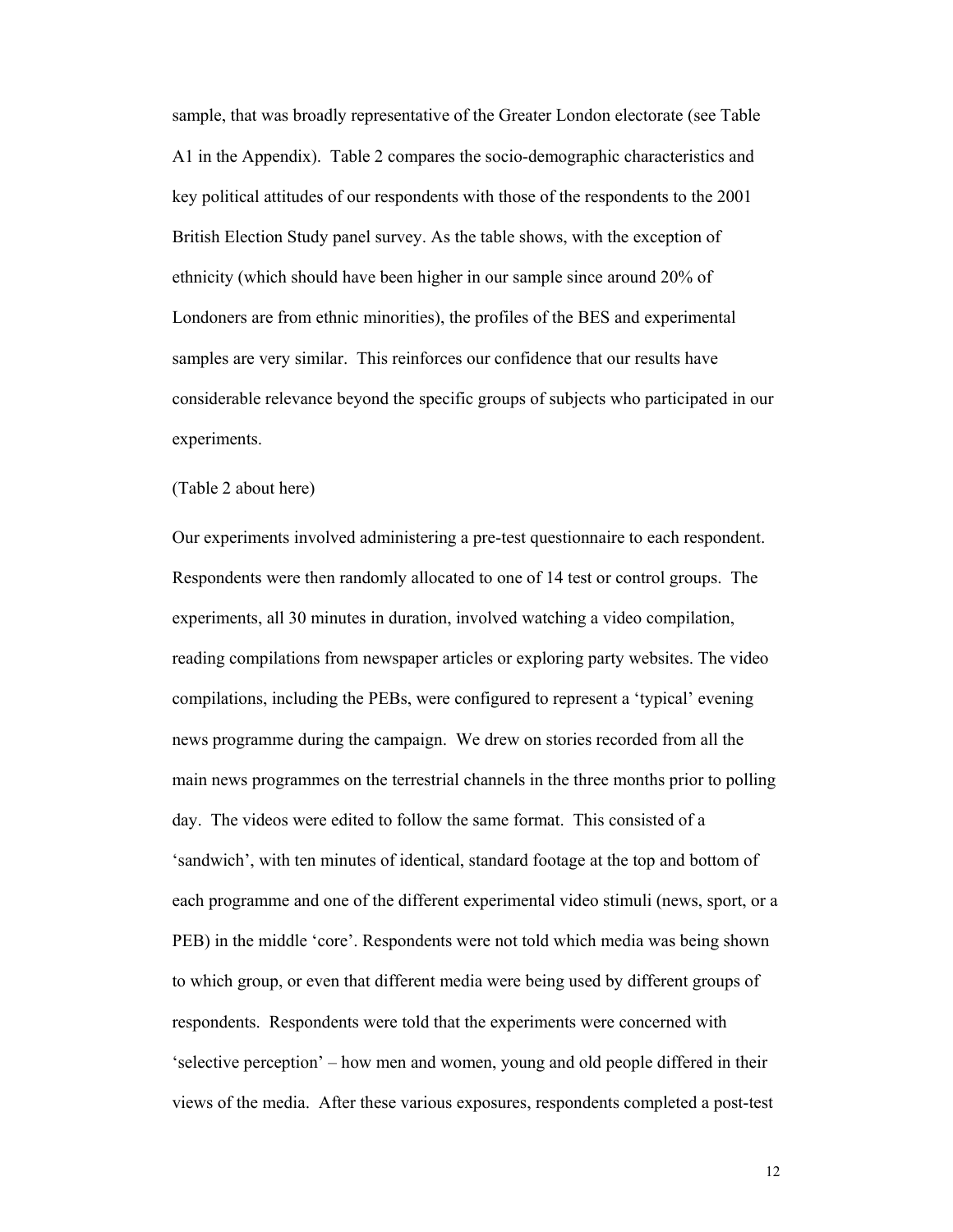questionnaire. The entire process took about an hour to complete. The full details of the methodology, including the stimuli and questionnaires, are available at www.pippanorris.com.

Table 3 summarises the full range of experimental groups that we examined. In the analysis that we report here, we regard our PEB groups (N=239) as our *test groups*. As our *control group*, we combine the 'explicit' control group (N=91), who were shown stories about sport in the 'middle core' of their video, with the 'campaign learning' group (N=389), who were supplied with factual information about the campaign. These two groups had very similar profiles in terms of pre-and post-test responses to a wide range of attitudinal questions, including those about the political parties. Combining them both as our control group for estimation purposes substantially increases the number of cases that we can analyse and hence strengthens the robustness of our results. $<sup>1</sup>$ </sup>

(Table 3 about here)

#### *An important caveat*

Throughout the foregoing discussion, and in the ensuing empirical analysis, we attempt to distinguish between the effects of attack and advocacy PEBs. It should be stressed that in so doing we are not in a position to follow the classic experimental design developed by Iyengar and Ansolabehere (1995). In that study, both positive and negative ads used the same presenters and focused on the same issues, arguments and personalities. In these circumstances, it was a relatively straightforward matter to attribute any test differences to the positive or negative character of the ads concerned. In our analysis, as described above, we used the actual PEBs that the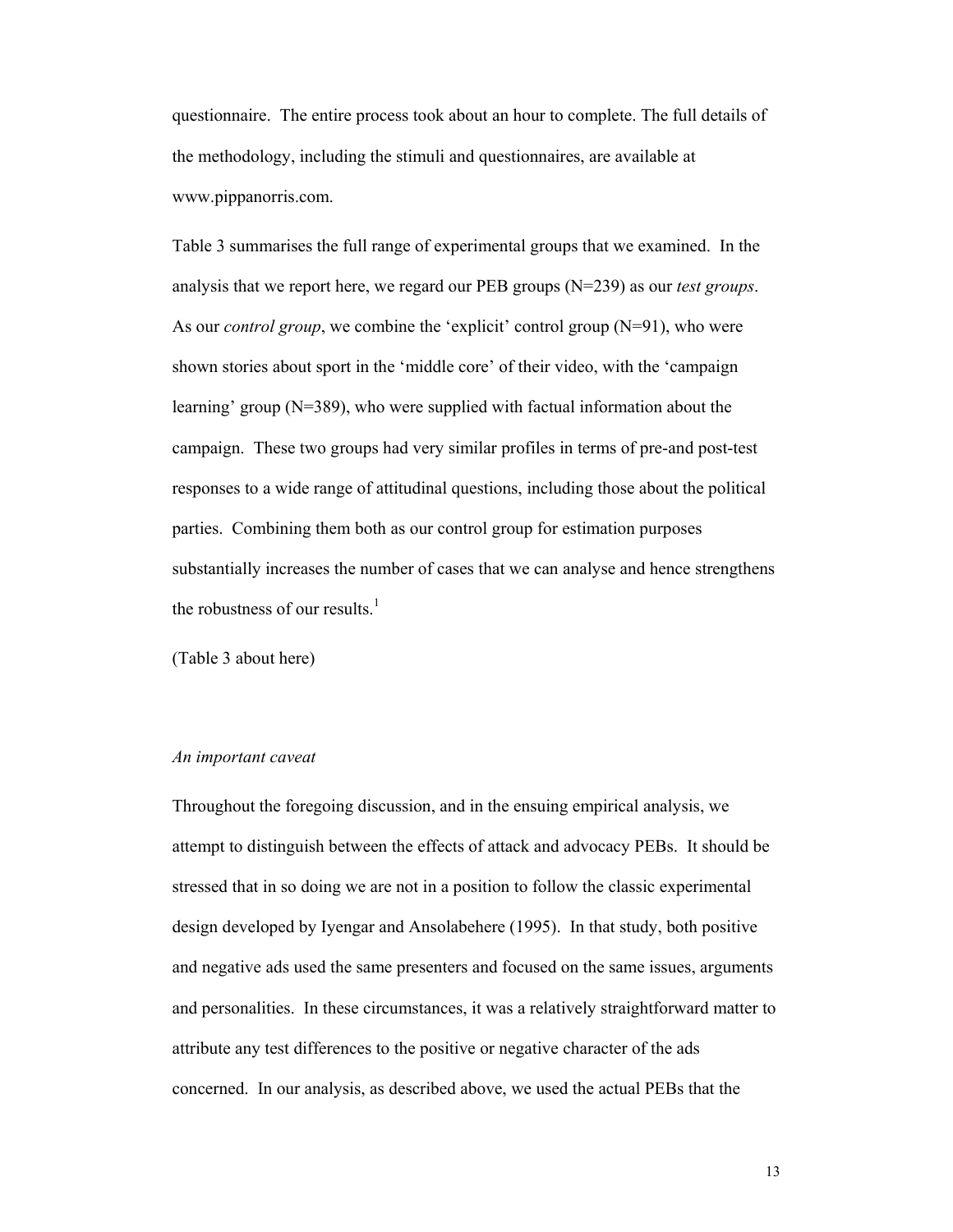parties chose to broadcast in the 2001 UK general election. We are confident that any neutral observer would agree with us as to which of the PEBs we used represented an 'advocacy' approach and which represented an 'attack'. However, it must be acknowledged that the presenters, the personalities and the issues and arguments covered varied across the PEBs that we employed. (For details, see Table 3, note b). This obviously restricts our ability to determine definitively whether it is specifically the advocacy or attack character of a particular PEB *per se* that produces any observed effect on party-image – or whether it is the issue-focus, the presenter or something else. This does not mean, however, that we cannot draw *any* inferences about the likely effects of attack as opposed to advocacy PEBs *in 2001*. In our view, although any apparent observed attack or advocacy effect *could* derive from personality or issue-coverage differences in the PEBs to which our respondents were exposed, it is equally possible that they could indeed derive from genuine differences in the effects of attack as opposed to advocacy messages. With our limited experimental design, we cannot definitively establish advocacy *versus* attack causal effects. However, we can at least provide preliminary evidence for the idea that, in the UK at least, the two varieties of approach may in certain circumstances have different sorts of effect. It is in this spirit of providing preliminary supporting evidence for such differentials that our empirical results below are presented.

## **3. Model Specification and Empirical Findings**

In order to assess whether the messages contained in the PEBs had any effect on our respondents' political views, we use a model specification that enables us to make a fair comparison of the pre-test to post-test changes in respondents' attitudes towards the parties across the test and control groups.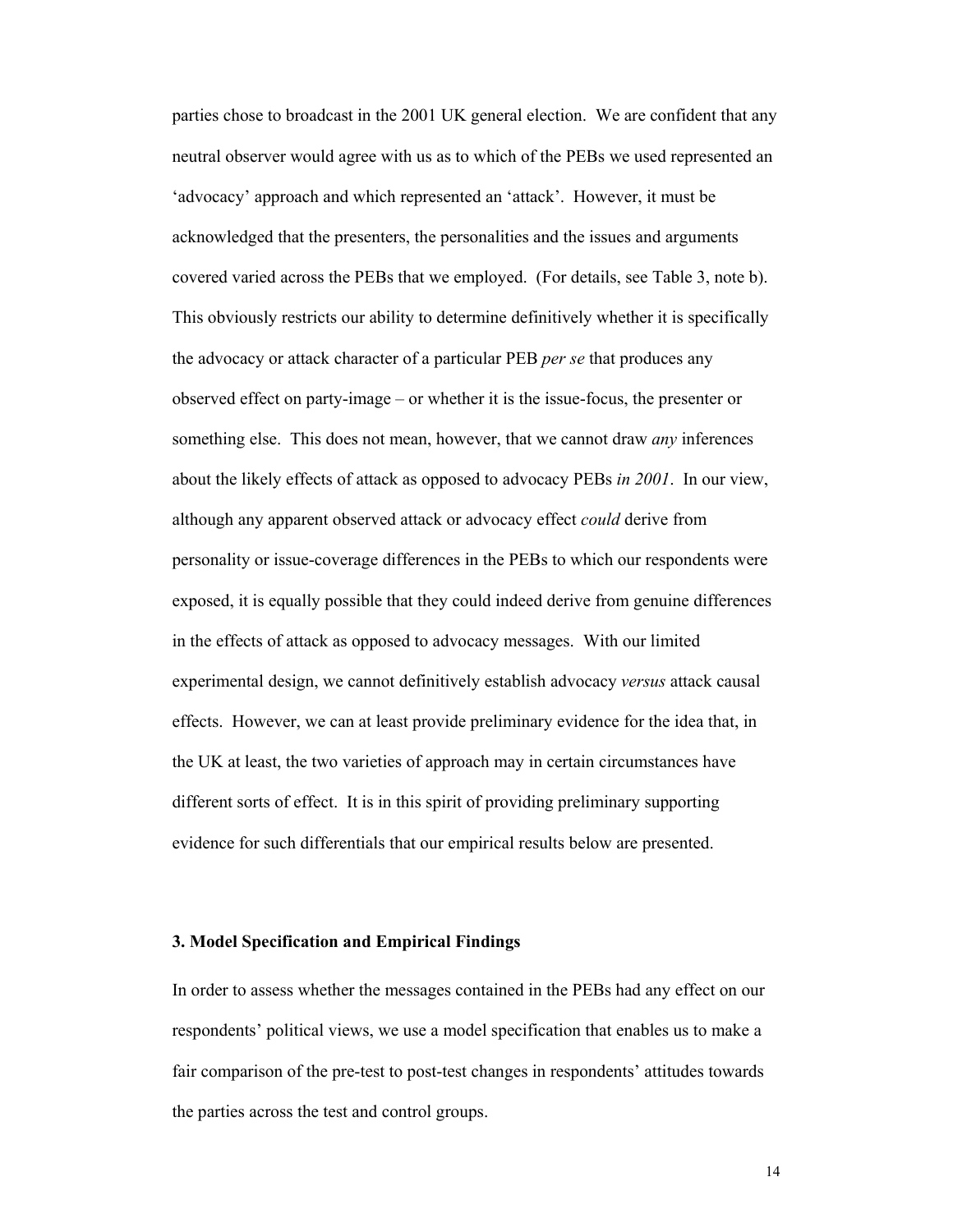The model that we employ has four main components. First, following standard practice in experimental and 2-wave panel survey designs (Iyengar and Simon, 2000; Whiteley and Seyd, 1998), we use a lagged endogenous variable specification in which the post-test party image scores constitute the dependent variable and the pretest party image scores appear as an independent variable on the right-hand-side of the equation. This specification implicitly models the change in pre- to post-test party image scores without artificially constraining the coefficient on the lagged dependent variable to unity. Second, the exposures to the five 'test' PEBs (Labour advocacy and attack; Conservative advocacy and attack; and Liberal Democrat advocacy) are regarded as independent interventions that allow us directly to test the rival claims of  $H_1$  and  $H_2$ . Third, we include a series of interaction terms designed to capture the various claims, embodied in hypotheses  $H_3$  to  $H_5$ , that certain groups of respondents will react distinctively to exposure to different sorts of PEB. These include interactions (a) for partisanship and exposure and (b) for trust in PEBs in general and exposure. Finally, we control for prior partisanship. Simply being involved in an experimental process that asks participants about their political attitudes, that then presents them with media messages that contain some political content, and that then, *inter alia*, again solicits their political views could in itself trigger a positive reinforcement of existing political preferences. In order to take account of this possible 'priming' effect, which could in principle have affected all of our respondents – not just those in our test groups, we include appropriate terms for partisanship. Our working assumption is that, other things being equal, Party X's partisans will be more likely to view Party X favourably and less likely to view its opponents favourably. $^{2}$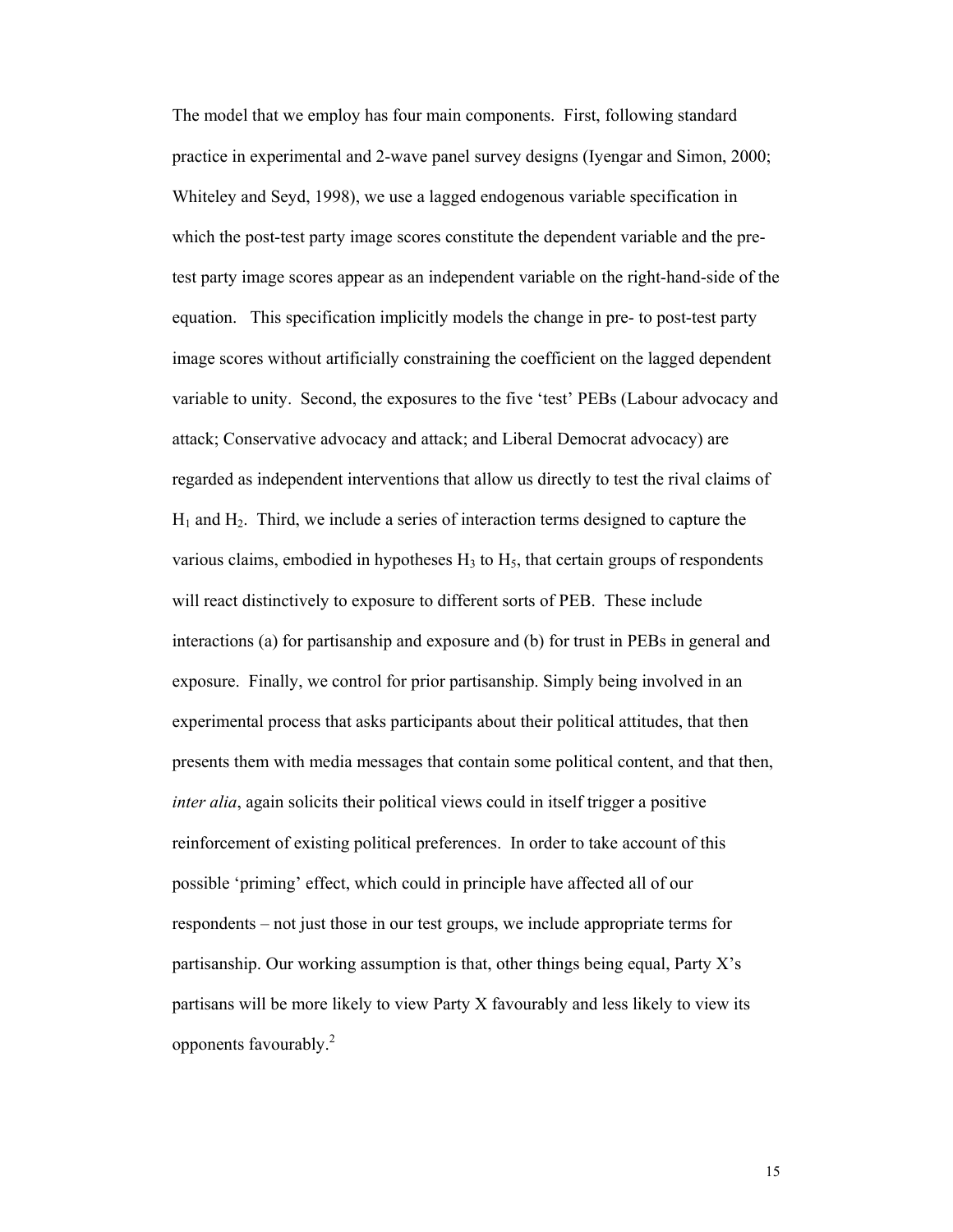Our formal model specification for assessing the effects of exposure to PEBs in the Labour *versus* Conservative choice set is:

$$
LabCon_{t2} = a + b_1LabCon_{t1} + b_2LabPartisan_{t1} + b_3ConPartisan_{t1}
$$
  
+ b\_4ConAdvoPeb + b\_5ConAttackPeb  
+ b\_6LabAdvoPeb + b\_7LabAttackPeb + b\_8DemAdvoPeb  
+ b\_9ConPartisan\*ConAdvoPeb + b\_{10}ConPartisan\*ConAttackPeb  
+ b\_{11}LabPartisan\*LabAdvoPeb + b\_{12}LabPartisan\*LabAttackPeb  
+ b\_{13}ConAdvoPeb\*TrustPebs + b\_{14}ConAttackPeb\*TrustPebs  
+ b\_{15}LabAdvoPeb\*TrustPebs + b\_{16}LabAttackPeb\*TrustPebs  
+ e<sub>i</sub> [1]

where LabCon is a 21-point Labour *versus* Conservative party image scale as described above; the subscript t1 refers to the pre-test, t2 to the post-test;  $b_2$  and  $b_3$ measure the effects of partisanship;  $b_4$  to  $b_8$  measure the simple effects of exposure to PEBs as in  $H_1$  and  $H_2$ ; b<sub>9</sub> to  $b_{12}$  measure interaction effects between PEB exposure and partisanship as in  $H_3$  and  $H_4$ ;  $b_{13}$  to  $b_{16}$  measure interactions between exposure and trust in PEBs in general, as in  $H_5$ ; and  $e_i$  is a random error term.

# (Table 4 about here)

Table 4 reports the results of estimating [1] with our experimental data, together with equivalent models for the Conservative *versus* Liberal Democrat (ConLib) and Labour *versus* Liberal Democrat (LabLib) scales. Only those independent variables that are relevant to each choice-set are included in the estimation. (For example, in the LabCon model, only Labour Partisanship and Conservative Partisanship terms are included; Liberal Democrat Partisanship is excluded). Estimation is by OLS. The coefficients reported in the table need to be interpreted carefully since they refer to movement along 21-point choice-set scales. Thus, for example, the b=-.10 in the LabCon model for exposure the Conservative Advocacy PEB means that exposure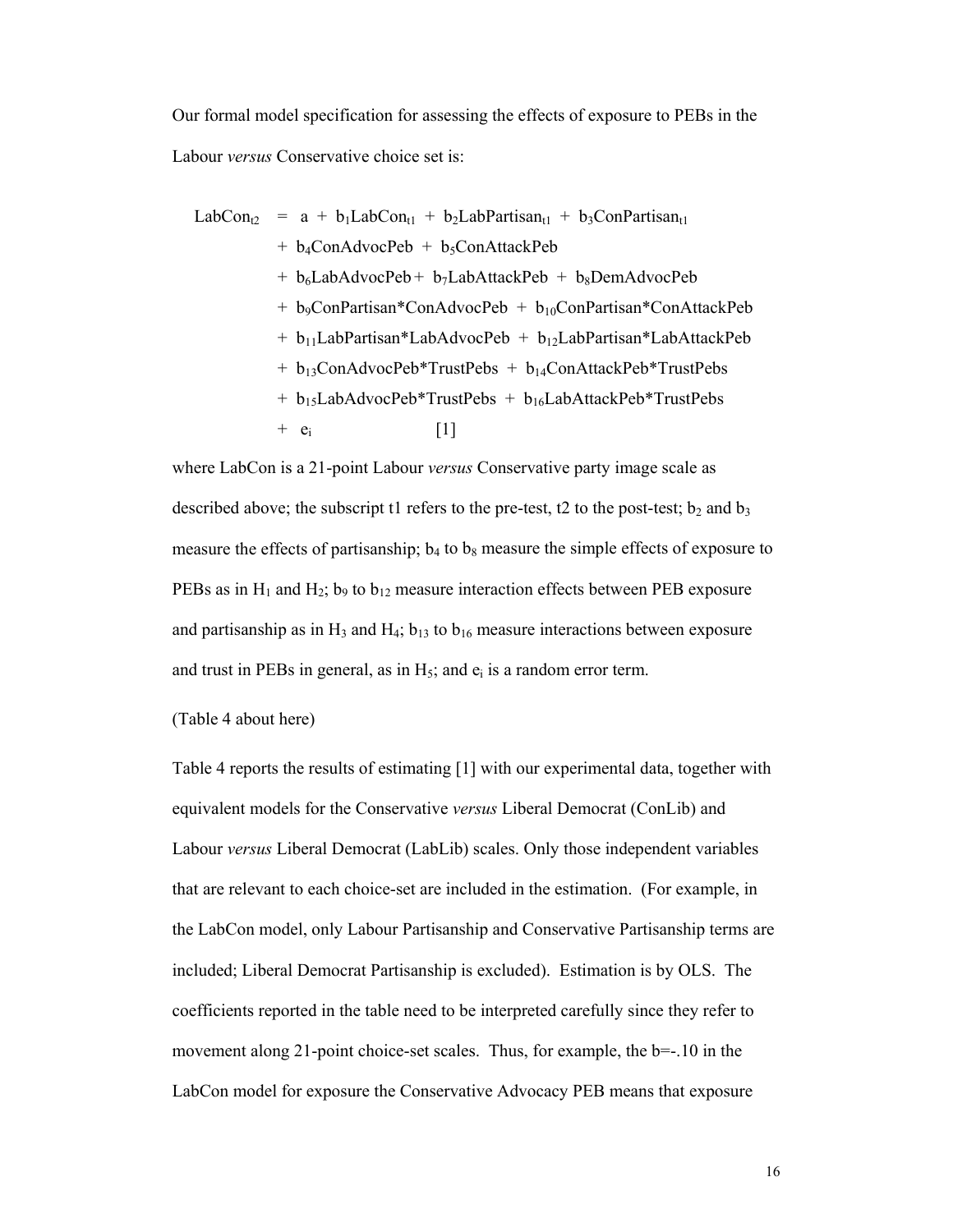was associated with a 0.10 point movement away from Labour to Conservative – though this change was not statistically significant. The  $b=+36$  for the same exposure variable in the ConLib model means that exposure to the Conservative Advocacy model was also associated with a 0.36 point movement away from the Liberal Democrats to the Conservatives – though again, the change was not statistically significant. The robustness of the estimates reported in Table 4 is reinforced by the results shown in Table A2 in the Appendix. This latter table provides 'reduced form' versions of the equations estimated in Table 4, with only significant effects from Table 4 included in the specifications. All the effects remain significant and the coefficient magnitudes are similar in both tables.

The results reported in Table 4 suggest, at best, only partial support for some of our hypotheses and little or no support for others. Consider, first, the coefficients on the simple PEB exposure terms (in the block headed  $(H_{1-3})$ ). Looking at all three models, it is evident that *of the ten estimated 'simple exposure' effects only one is statistically significant at conventional levels.* This clearly contradicts the 'rational politician's hypothesis', embodied in  $H_1$ , that exposure to a particular party's PEB increases support for that party and reduces support for its rivals.  $H_2$  fares a little better, but not much. As predicted in H<sub>2</sub>, *exposure to major parties' advocacy PEBs (i.e. to Labour and Conservative advocacy PEBs) has no significant effect on voters' party image scores*. However, contrary to H2, the Liberal Democrats' advocacy PEB also fails to exert a significant effect in either the ConLib or the LabLib models.

Even more seriously for  $H_1$ , however, the only significant effect in the entire simple exposure 'block' of coefficients is the  $b=2.02$  for exposure to the Conservative attack  $PEB<sup>3</sup>$  This indicates that, in comparison with the control group and holding other relevant variables constant, *exposure to the Conservatives' attack PEB actually*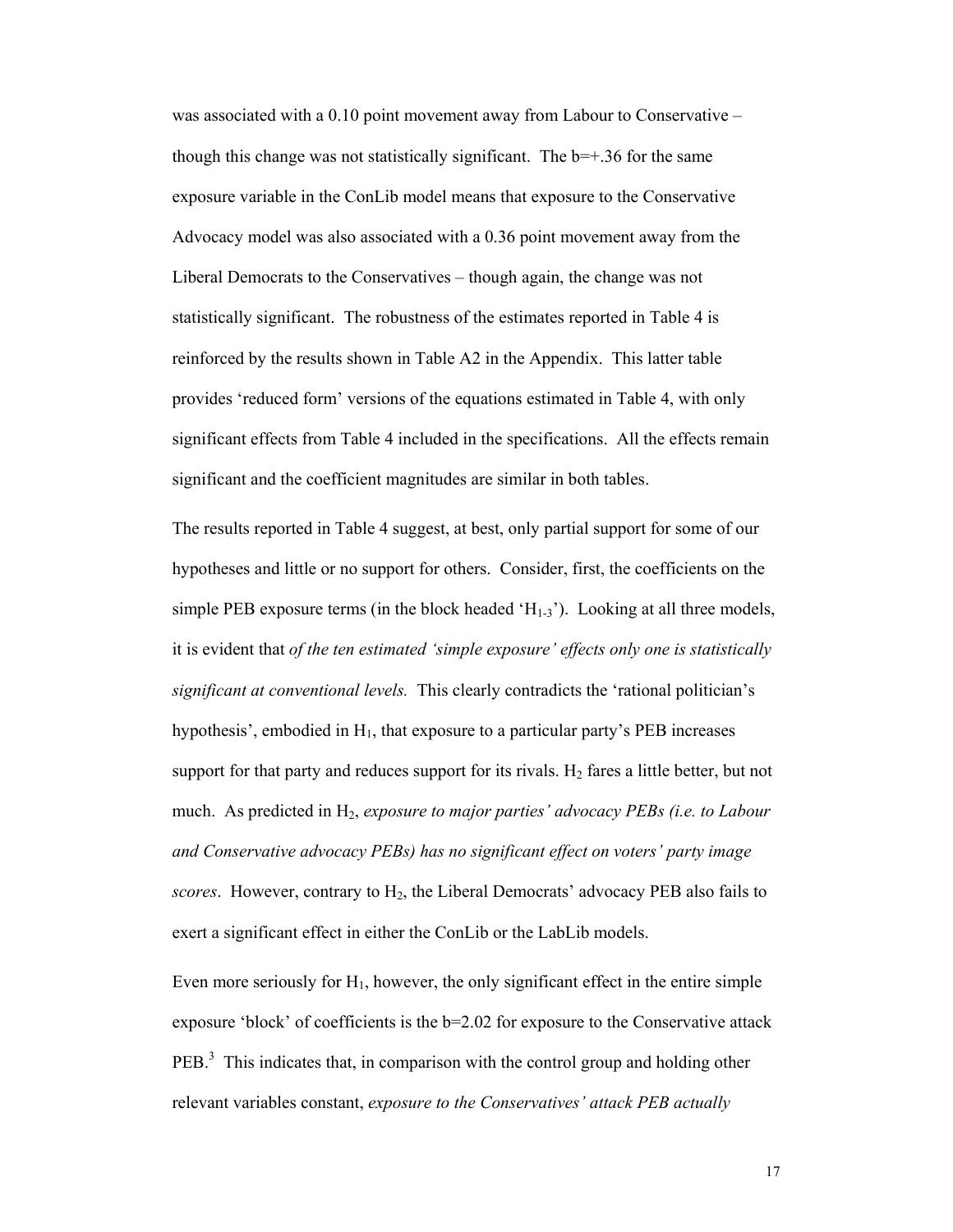*increased support for Labour by an average of 2 points on the 21-point LabCon scale.*  This clearly provides support for  $H_3$ , which anticipates that 'going negative' in

conditions of endemic yah-boo politics risks increasing support for the target of the attack. This pattern is replicated with regard to Labour's attack PEB, which weakened Labour's average party image score by  $b=-.74$ , though this latter effect was not statistically significant.

H4 suggested that the partisans of a given party would be more likely to respond positively to the PEBs of 'their' party. The results in the H4 block in Table 4 do not support this hypothesis. With only two exceptions, none of the coefficients in the H4 block in Table 4 is significant. The exceptions, however, are noteworthy. The first exception is the significant negative coefficient on the interaction term between Conservative partisanship and exposure to the Conservative attack PEB (b=-1.36). The substantive implication of this coefficient is that Conservative identifiers, in comparison with non-identifiers and other party identifiers, were significantly less likely to downgrade their image of the Conservatives vis-à-vis Labour as a result of exposure to the Conservative attack PEB ( $b = 2.02 - 1.36 = .66$ ). However, the fact that the overall effect remains positive (a relative improvement in *Labour's* image, as a result of exposure, of b=.66) even for Conservative identifiers suggests that the Conservatives failed to benefit at all from their attack PEB in 2001. The second exception is the significant negative coefficient in the ConLib model for Conservative partisans who were exposed to the Conservative advocacy PEB (b=-1.01). In contrast to the stated hypotheses, Conservative partisans, when confronted with a Conservative advocacy PEB, downgraded their image of the Conservative party *vis-a-vis* the Liberal Democrats. Notwithstanding these exceptions, it is clear that H4 should be rejected on the basis of the results here.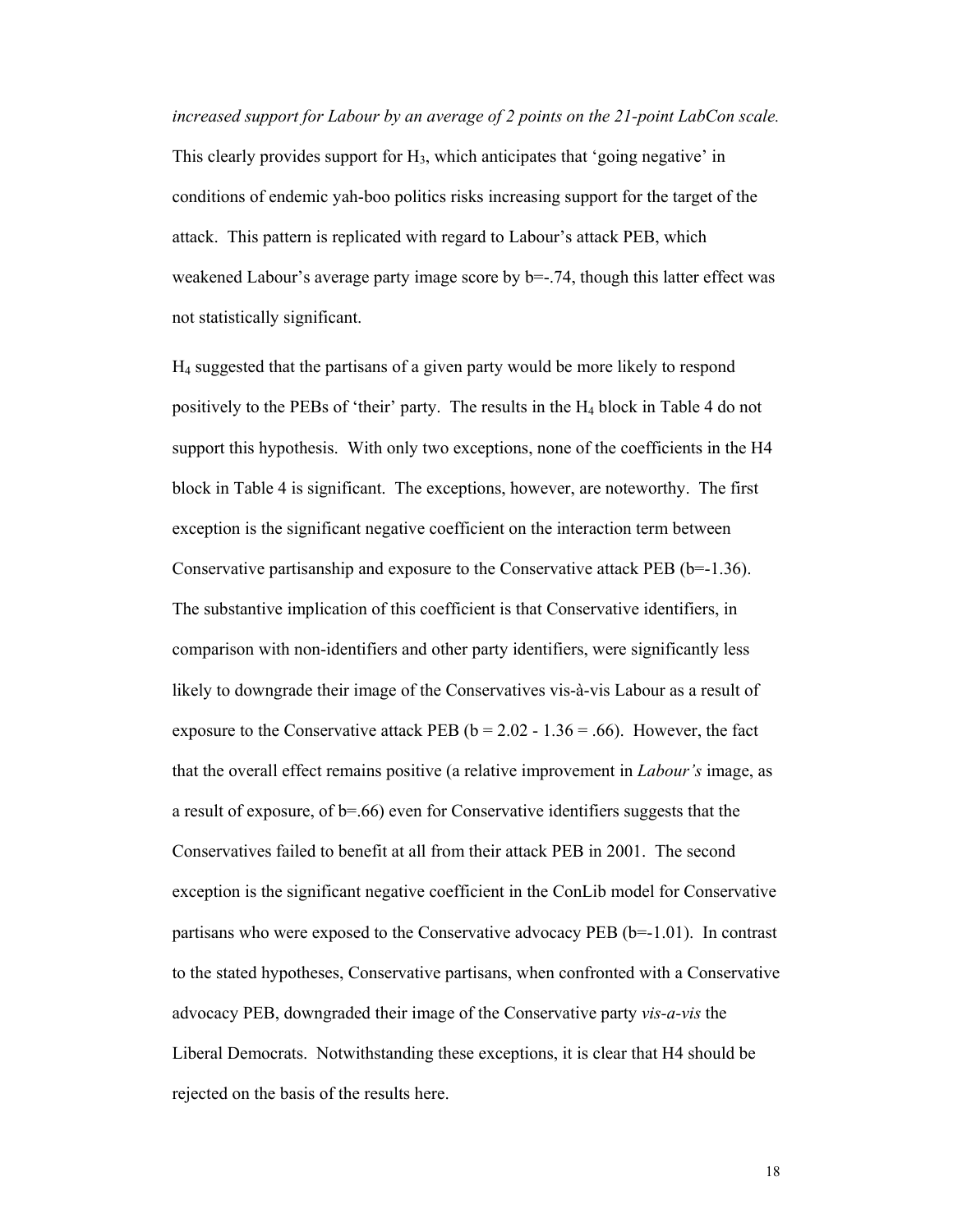A slightly more consistent pattern of partial support is apparent in the  $H<sub>5</sub>$  block of Table 4. People who, in the pre-test, admitted to being more trusting of PEBs in general were likely to respond to the Labour and Conservative attack PEBs in more or less the way that party managers had presumably hoped they would. The interaction between Conservative attack exposure and 'trust in PEBs' produced both a significant reduction in Labour support vis-à-vis the Conservatives (b=-.48) and a significant increase in Conservative support vis-à-vis the Liberal Democrats ( $b=27$ ). Similarly, trust/Labour attack exposure interaction term produced a significant increase in Labour support relative to the Liberal Democrats (b=.29). Yet again, however, the results in the H5 block indicate that these effects were not universal. No such effects were observed in relation to any of the advocacy PEB/trust interactions.

Finally, the partisanship control variables in the equations behave more or less as anticipated. Labour and Conservative *partisanship* dispose those parties' respective adherents to take a more favourable of 'their' party's image – though this pattern does not extend to the Liberal Democrats, who have fewer partisans (only 9% of our sample) in any case.

All of this suggests that, *in general, party election broadcasts failed to exert very much effect on voters' party images in the 2001 UK general election.* There were certainly no simple, universal, PEB exposure effects that applied to all groups of voters. Given the widespread belief, embodied in hypotheses H1a and H1b, that political communications can exert quite powerful effects on voters' perceptions and political preferences, this absence of a generalised experimental effect clearly requires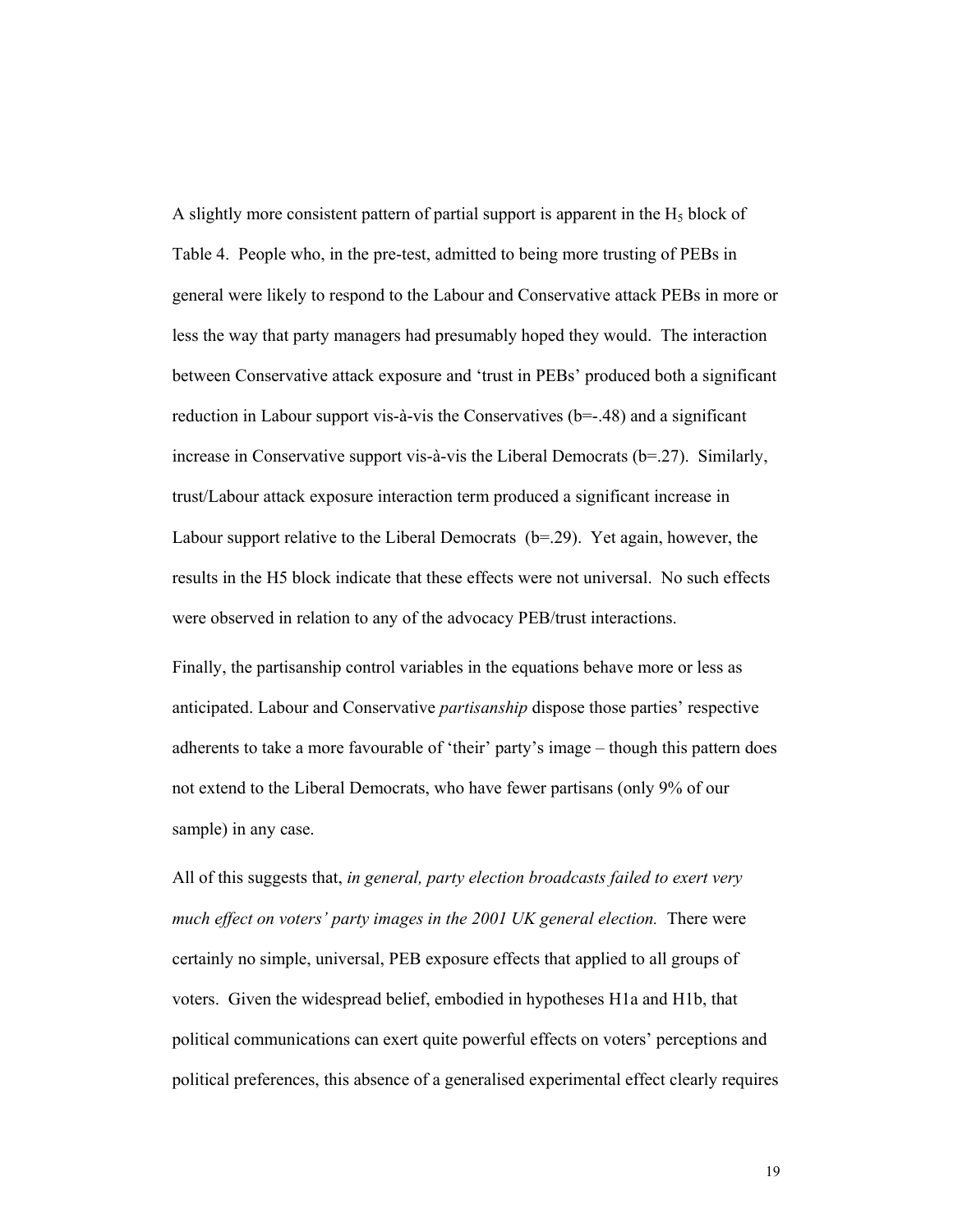some explanation. Although we are able only to speculate in this regard, we consider it likely that five main factors contributed to this lack of an overall effect. First, the experimental stimuli that we provided, although they replicated the PEBs exactly as they were shown on television, were of a relatively limited duration. It is entirely possible that PEB messages in general require several repetitions before they can significantly affect the perceptions of all groups of voters. Second, as anticipated in Hypothesis H2, the PEB messages to which we subjected our respondents were delivered after a 'long campaign' stretching back to the 1997 general election in which similar messages had already been repeatedly presented. Hypothesis H2 suggested that the familiarity thus engendered was likely to render advocacy PEBs ineffective for the two major parties but not for the Liberal Democrats. Our results suggest that even the Liberal Democrats failed to generate a more favourable party image in response to their advocacy broadcast. Perhaps they, too, suffered from being too familiar with voters – with the attendant indifference to their messages thus implied.

A third possible reason for the overall lack of general PEB exposure effects relates to partisanship. Partisanship is well known to act as an 'affective filter', which strongly colours the way in which new information is interpreted (Clarke et al, 2004). In these circumstances, it seems likely that our participants' prior partisan orientations affected the way in which they responded to our experimental stimuli. Indeed, the terms for Conservative and Labour partisanship are highly significant, and in the expected directions, in all three of the equations reported in Table 4. In short, when prior partisanship is controlled for, the party-images of voters in general are unlikely to be affected by exposure to PEBs. A fourth reason for the lack of general PEB exposure effects concerns the relatively low levels of trust in the reliability of PEBs as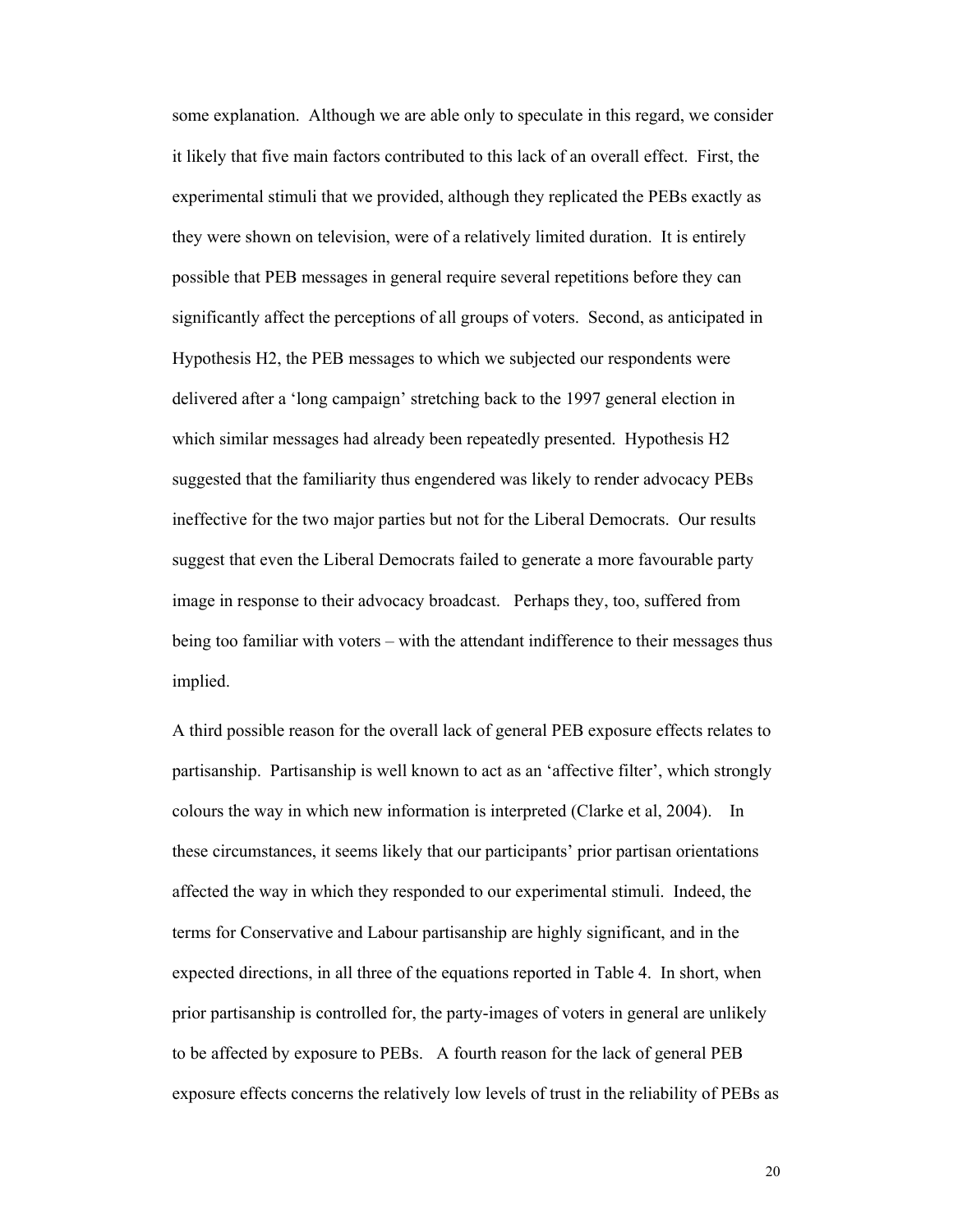sources of political information. We asked our respondents to rate the trustworthiness of several information sources on a 0-10 scale. Unsurprisingly, our respondents rated PEBs (mean score = 3.4) as being the least trustworthy source after television news (mean  $= 6.8$ ), newspapers (4.8) and the internet (3.8). In these circumstances, it is perhaps not surprising that respondents typically appeared to discount the information that they received in our PEB exposures. When considered in conjunction with the filtering effects of partisanship, it is easy to appreciate how mistrust of PEBs could reduce PEBs' effectiveness as tools of general persuasion. Finally, it is possible that the PEBs the parties chose to broadcast in 2001 were themselves simply ineffective vehicles for getting the respective parties positions across.

Any or all of these reasons could help to explain why the models reported in Table 4 produced such a dearth of generalised exposure effects in 2001. Collectively, they seem to us to provide a plausible account of the overall absence of systematic, 'simple' exposure effects. Nonetheless, the results shown in Table 4 also indicate that there were two 'partial' effects that merit emphasis. First, the Conservative 'attack' PEB significantly damaged the Conservatives in their race against Labour. Similarly, the Labour 'attack' PEB damaged Labour in its race against the Conservatives – though the effect was at the margins  $(p=0.06)$  of statistical significance. These two effects are clearly consistent with Hypothesis H3, which suggests that attack PEBs can have counterproductive consequences for the attacking party. There is no evidence that these effects extended to the Conservative-Liberal Democrat or Labour-Liberal Democrat races. However, given that Labour and the Conservatives were attacking each other in their respective PEBs, there is no obvious reason why the Liberal Democrats should have been affected by the attacks one way or the other. Indeed, the empirical results reported in Table 4 (see the null effects for all the H1-3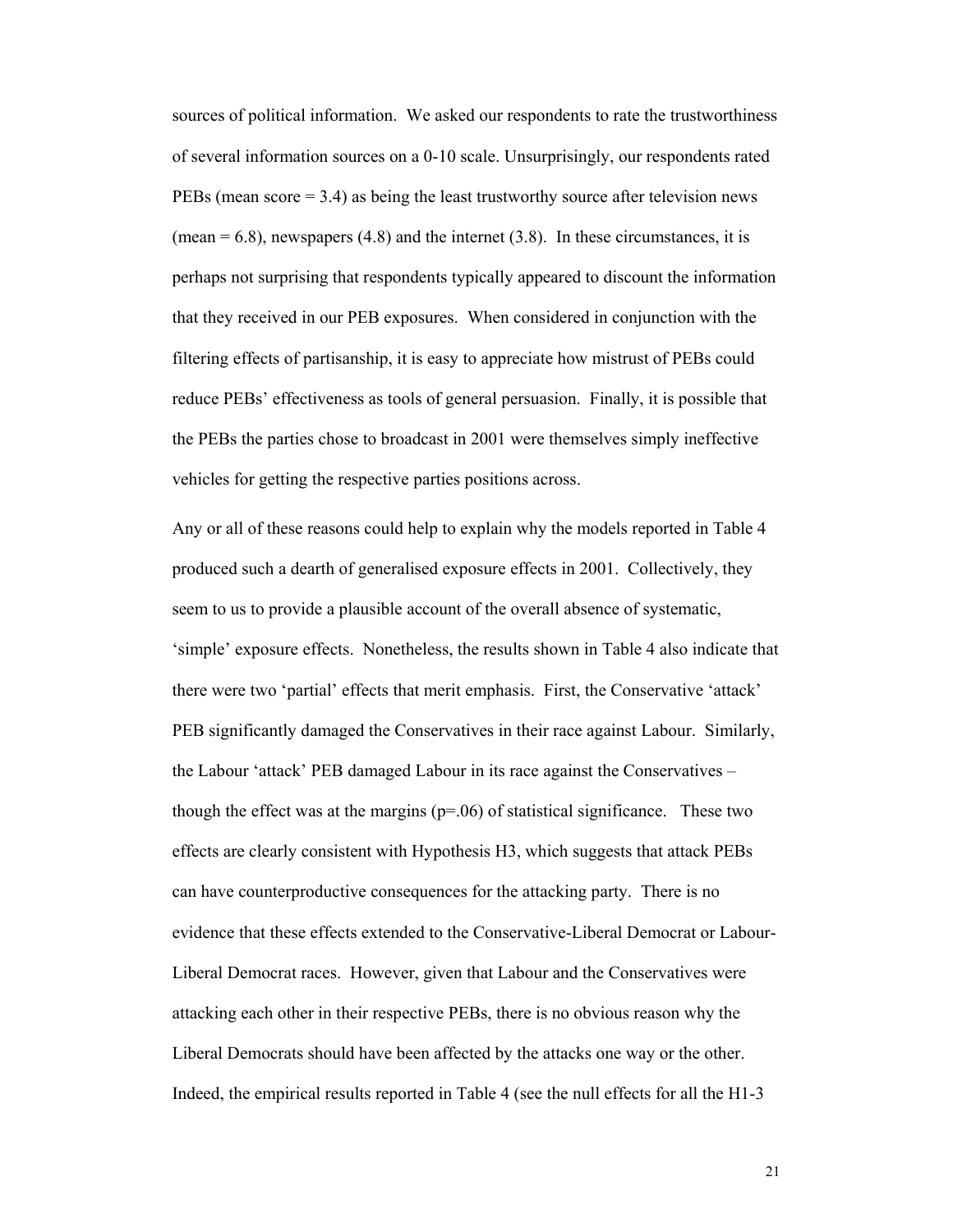terms in the both the ConLib and the LabLib columns of the table) indicate that they were not thus affected.

The second partial effect that bears emphasis concerns partisans' reactions to exposure to their 'own' party's PEBs. H4 anticipated that such exposures are likely to reinforce partisans' relative dislike of the opposing party. The Conservatives' attack PEB certainly seems to have had a less damaging effect among its own partisans than it had among non-identifiers and other partisans. However, exposure to the Conservatives' advocacy PEB also lead to its partisans downgrading their image of the Conservatives vis-à-vis the Liberal Democrats. This important ambiguity in the pattern of results reported here suggests that both attack and advocacy advertising in the 2001 UK general election, in certain restricted contexts, had the opposite effects to those that were intended.

# **Conclusions**

Experimental evidence from the United States, where political advertising on television is ubiquitous, suggests that TV ads can have quite profound effects on voters' orientations towards politics and political parties. The Iyengar and Ansolabehere studies in the US, and the subsequent analyses that their seminal work has stimulated, are based on identical formats in which, for example, only the tone of the ad (positive or negative) is varied as the experimental stimulus. This enables the researchers to specify very precisely what produces any difference in response that might be observed across test/control groups. The research design that we have employed to study the effect of PEBs in the UK is much more restricted that employed in the most well known US studies. In the analysis reported here, our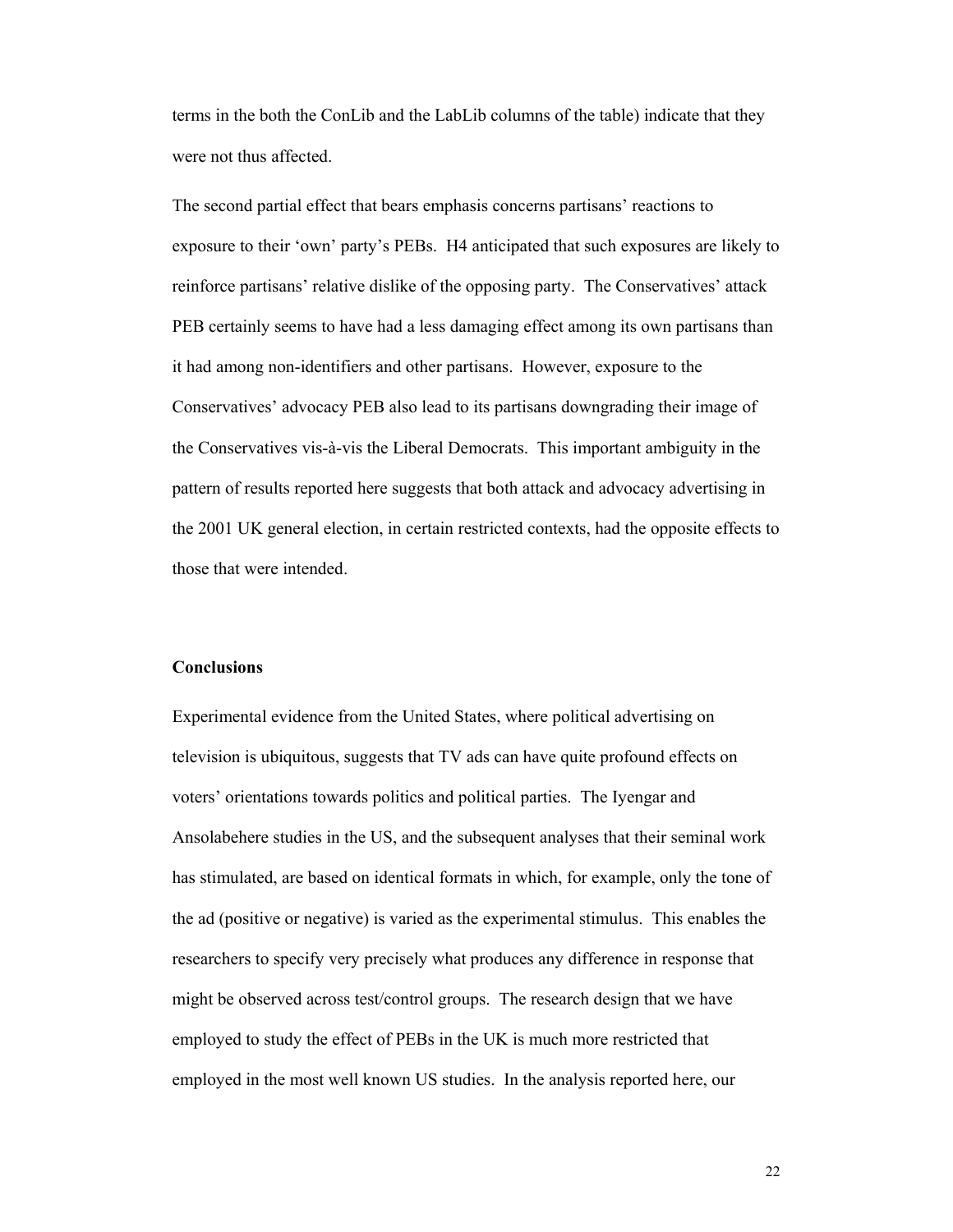critical experimental stimuli were the actual broadcasts produced by the parties themselves, in a situation – the 2001 UK general election – where political advertising on television is severely restricted. This enables us to draw fairly strong inferences about the effects that the various PEBs had, on various subgroups of the population, in the UK in 2001. However, it also means that we can less clear as to precisely what it was about the parties' various broadcasts that lead them to have the distinctive set of effects that we have described. In this sense, our analysis is important only to the extent that it shows how different sorts of PEB are capable of producing different sorts of exposure effects in a specific context. We cannot be certain that it was precisely the attack or advocacy character of a given PEB that produced this or that effect. However, we can legitimately claim to have provided preliminary evidence for the idea that advocacy and attack advertising may have had differential effects on UK voters' political perceptions in 2001.

Our overall findings can be summarised very simply. First, the PEBs shown on British television in 2001 had very little direct effect on voters' images of the three main political parties. The likely reasons for this derive, *inter alia*, from the filtering effects of partisanship and from the low levels of trust that most UK voters place in the information provided by PEBs. Second, attack PEBs in the UK can have the counterproductive of increasing relative support for the target of the attack. Our speculation is that this reflects widespread public disillusion in the UK with the sort of confrontational politics that characterises much of the broadcast proceedings of the House of Commons. This mechanism did not operate uniformly in 2001 but it clearly applied to the Conservatives' attack PEB and, rather less decisively, to Labour's attack PEB. Third, even advocacy PEBs can have damaging for a party's support among sub-groups of the population – witness the downgrading of the Conservatives'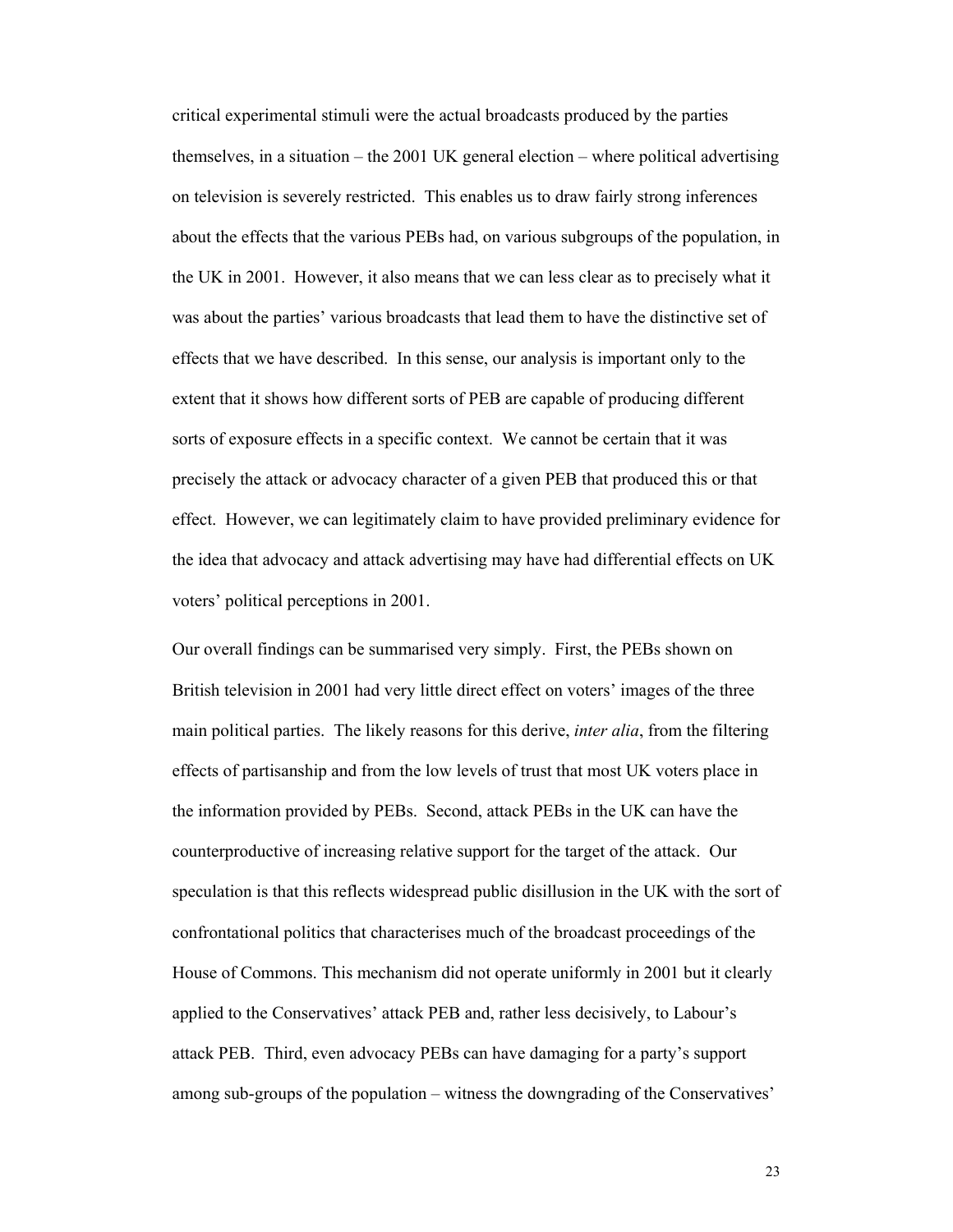image *vis-a-vis* the Liberal Democrats among Conservative partisans who were exposed to the Tories' advocacy PEB. Given the general failure of any of the parties' 2001 PEBs to produce the image-enhancing results that the parties themselves undoubtedly hoped for, party mangers in 2005/06 might consider foregoing the dubious benefits that appear to be associated with the right to broadcast PEBs. Further research, probably along the lines adopted by Iyengar and his colleagues in the US, is clearly necessary in order to determine the precise extent to which negative *versus* positive messages, as opposed to differential personality and issue-emphases, 'really' affect voters' political perceptions in future UK elections.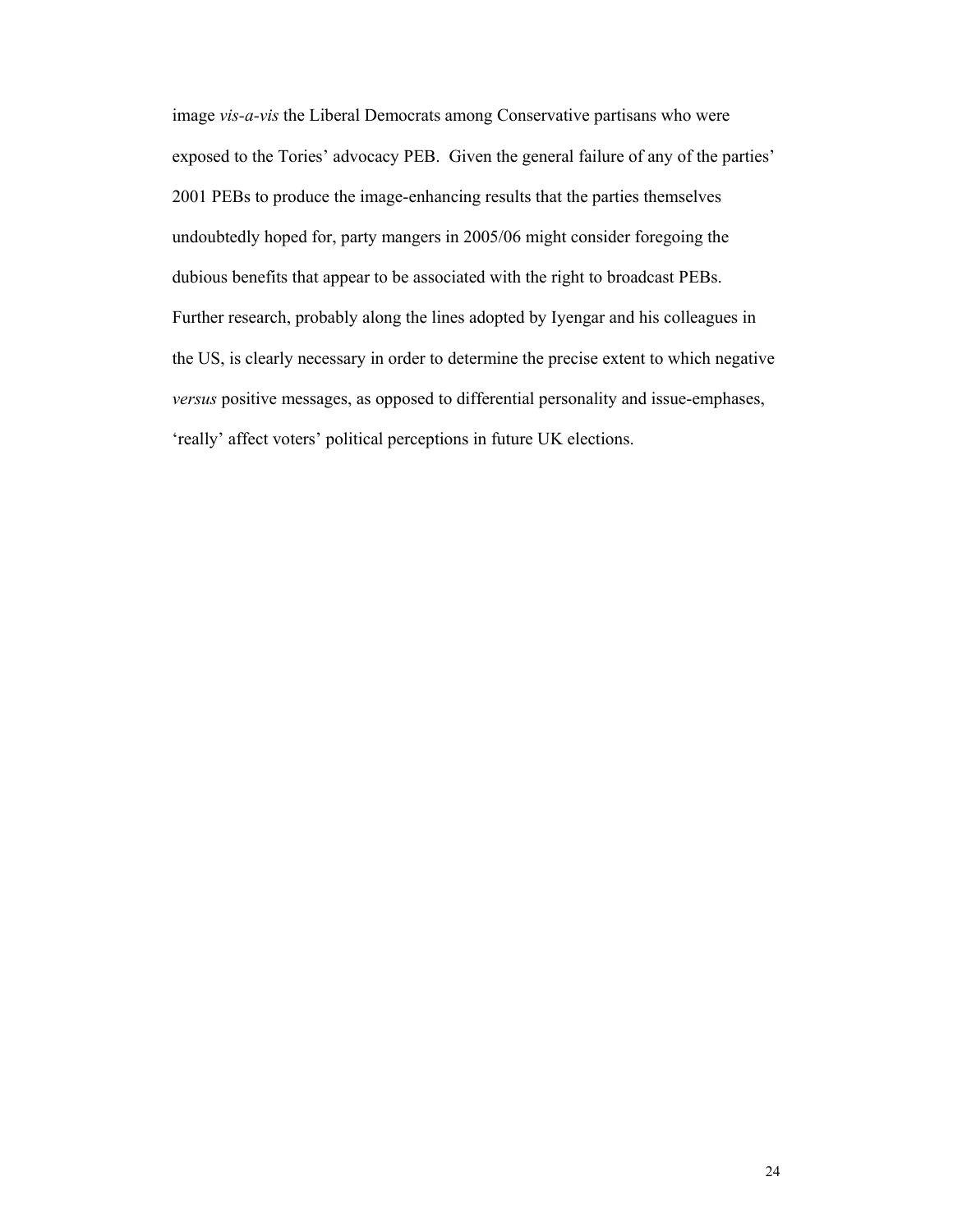# **Table 1: Hypotheses Tested and Empirical Expectations for the Data**

| <b>Hypothesis</b>                                                                                                                                                                                                                                                                                                                                                                                              | <b>Empirical Expectations</b>                                                                                                                                                                                                                                                                                      |  |  |  |  |
|----------------------------------------------------------------------------------------------------------------------------------------------------------------------------------------------------------------------------------------------------------------------------------------------------------------------------------------------------------------------------------------------------------------|--------------------------------------------------------------------------------------------------------------------------------------------------------------------------------------------------------------------------------------------------------------------------------------------------------------------|--|--|--|--|
| <b>Simple Persuasion 'Symmetric Effects'</b><br><b>Hypothesis</b><br>$H1a$ : Advocacy PEBs directly increase<br>Party X's support and therefore indirectly                                                                                                                                                                                                                                                     | Exposure to Labour Advocacy or Attack<br>PEB increases LabCon and LabLib<br>scores<br>Exposure to Conservative Advocacy or                                                                                                                                                                                         |  |  |  |  |
| reduce support for X's opponents.<br>$H_{1b}$ : Attack PEBs directly reduce support<br>for Party X's opponents and therefore<br>indirectly increase X's support.                                                                                                                                                                                                                                               | Attack PEB reduces LabCon and increase<br>ConLib scores<br><b>Exposure to Liberal Democrat Advocacy</b><br>PEB reduces ConLib and LabLib scores                                                                                                                                                                    |  |  |  |  |
| <b>Asymmetric Effects of Advocacy PEBs</b><br>for Major vs Minor Parties Hypothesis<br>$H_2$ : In conditions of continuous<br>campaigning, advocacy messages by<br>major parties pass unnoticed; only minor<br>parties benefit from advocacy exposure.                                                                                                                                                         | Exposure to Labour or Conservative<br>Advocacy PEBs has no effect on LabCon<br>scores<br><b>Exposure to Liberal Democrat Advocacy</b><br>PEB reduces ConLib and LabLib scores                                                                                                                                      |  |  |  |  |
| <b>Counter-Productive Character of</b><br><b>Attack PEBs Hypothesis</b><br>$H_3$ : In conditions of endemic<br>confrontational party politics, negative<br>advertising is likely to be<br>counterproductive. By irritating neutral<br>voters and partisans of other parties, it<br>leads them to take a more critical view of<br>the sponsoring party and to view the<br>target of the attack more favourably. | Among non-identifiers and Conservative<br>and Liberal-Democrat identifiers,<br>exposure to Labour attack PEBs<br>decreases LabCon and LabLib scores<br>Among non-identifiers and Labour and<br>Liberal-Democrat identifiers, exposure to<br>Conservative attack PEBs increases<br>LabCon and reduces ConLib scores |  |  |  |  |
| <b>Exposure/Partisanship Interaction</b><br><b>Hypothesis</b><br>$H_4$ Party X identifiers who are exposed<br>to Party X's Attack PEB will be<br>reinforced in their dislike of opposing<br>parties                                                                                                                                                                                                            | Labour identifiers exposed to Labour<br>Attack PEB will increase their LabCon<br>scores<br>Conservative identifiers exposed to<br>Conservative Attack PEB will reduce<br>their LabCon scores<br>Same expectations for non-identifiers and<br>partisans of other parties as predicted by<br>H3.                     |  |  |  |  |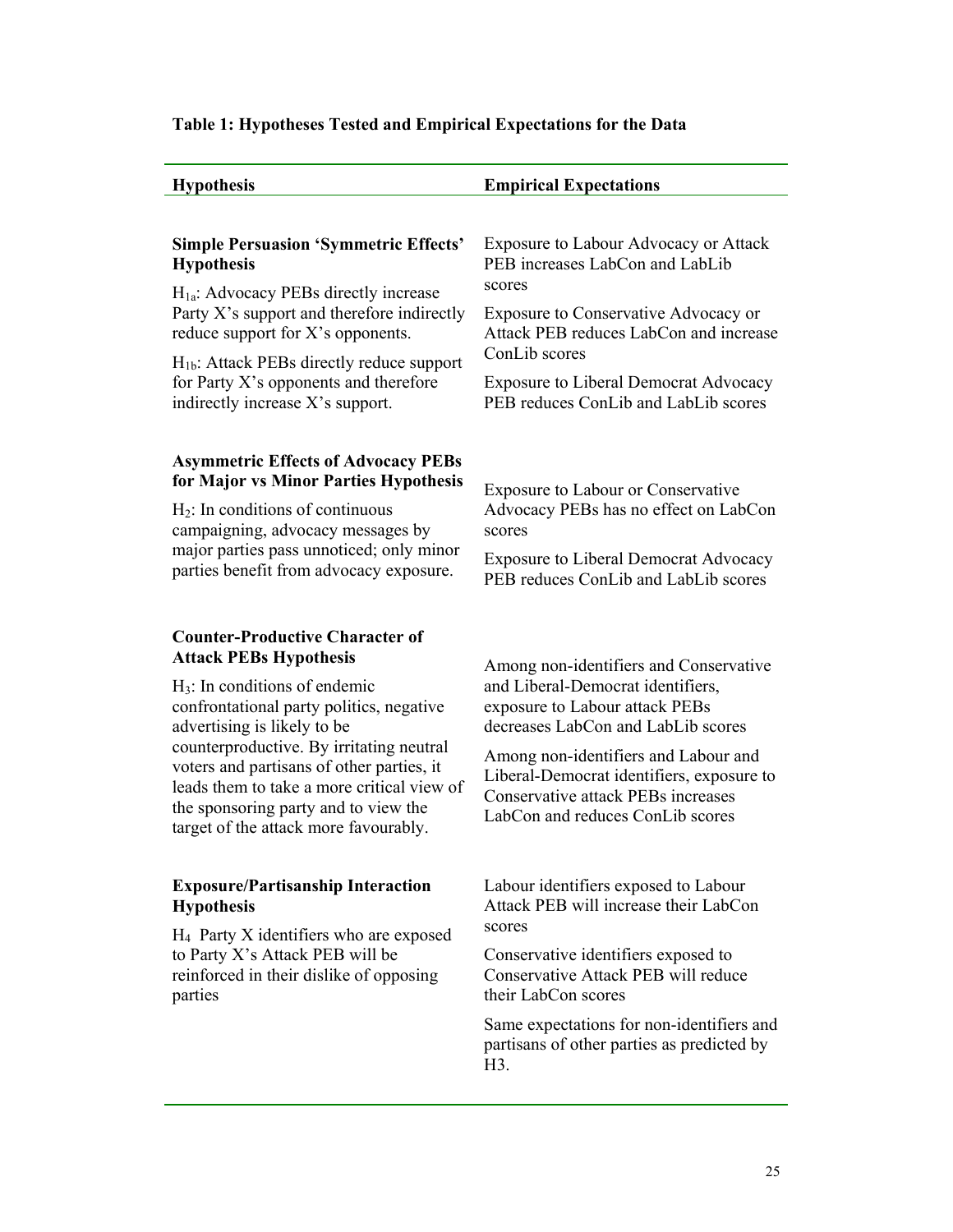| (Table 1 continued) Hypothesis                                                                                                                                                  | <b>Empirical Expectations</b>                                                                                                                                                                                                   |  |  |  |  |
|---------------------------------------------------------------------------------------------------------------------------------------------------------------------------------|---------------------------------------------------------------------------------------------------------------------------------------------------------------------------------------------------------------------------------|--|--|--|--|
| <b>Exposure/Trust in PEBs Interaction</b><br><b>Hypothesis</b><br>$H_6$ : To the extent that voters trust PEBs,<br>they are more likely to be influenced by<br>exposure to them | To the extent that voters trust PEBs,<br>exposure to a Labour PEB increases<br>LabCon and LabLib scores<br>To the extent that voters trust PEBs,<br>exposure to a Conservative PEB reduces<br>LabCon and increase ConLib scores |  |  |  |  |
|                                                                                                                                                                                 | To the extent that voters trust PEBs,<br>exposure to a Liberal Democrat PEB<br>reduces ConLib and LabLib scores                                                                                                                 |  |  |  |  |

**LabCon** refers to a 21-point Labour versus Conservatives 'party image' scale derived from separate 10-point Labour and Conservative 'party image' scales. The scale varies from  $+10$  (very positive Labour image) to  $-10$  (very positive Conservative image). **ConLib** refers to the equivalent scale for Conservative versus Liberal Democrat scores. The scale varies from  $+10$  (very positive Conservative image) to  $-$ 10 (very positive Liberal Democrat image). **LabLib** refers to the equivalent scale for Labour versus Liberal Democrat scores. The scale varies from +10 (very positive Labour image) to –10 (very positive Liberal Democrat image).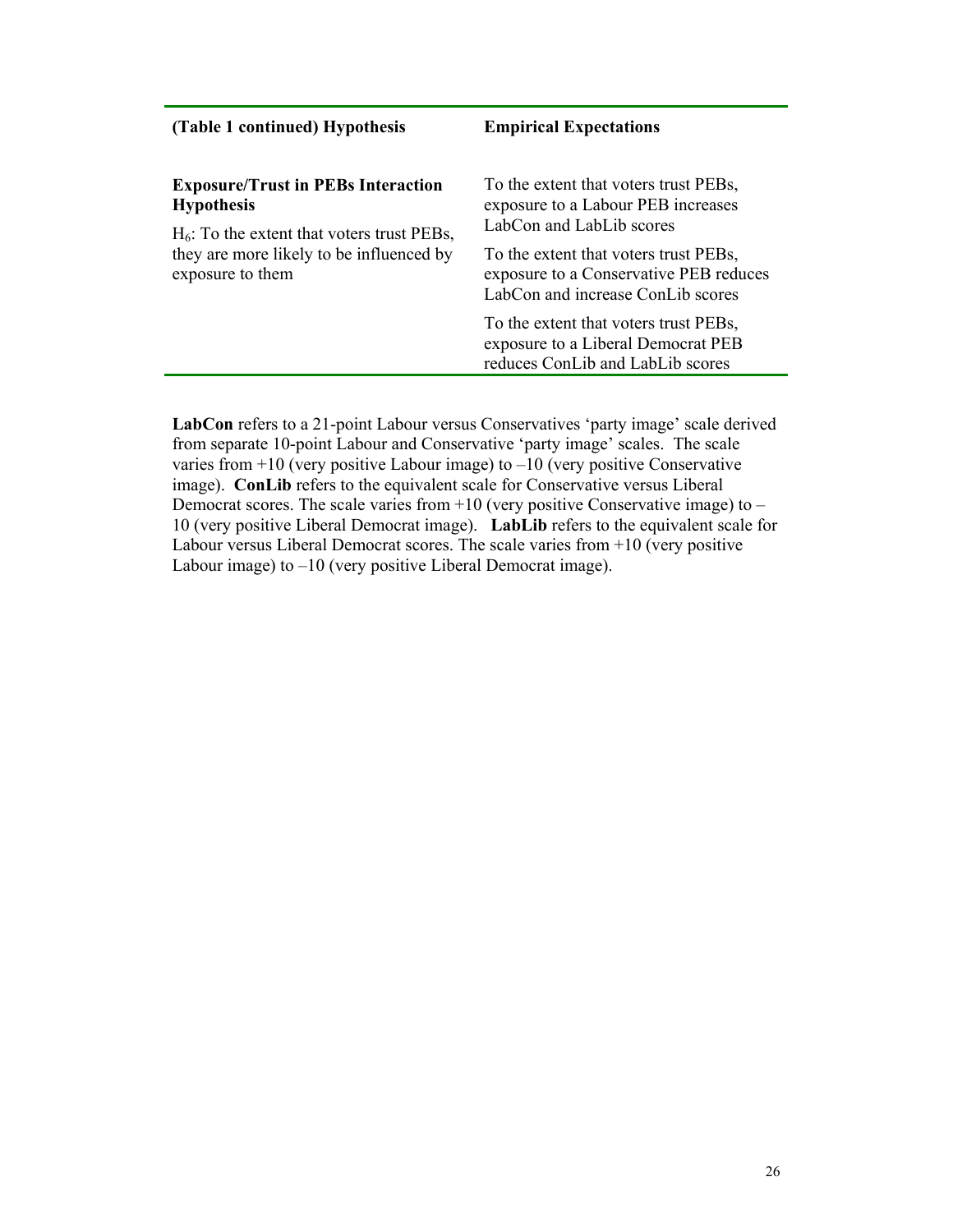|                                                 | <b>BES</b> Data |      | <b>Experiments</b> |      |  |
|-------------------------------------------------|-----------------|------|--------------------|------|--|
|                                                 |                 |      |                    |      |  |
| <b>Continuous Variables</b>                     | Range           | Mean | Range              | Mean |  |
| Pre-exposure liking for Conservative leader     | 0 to 10         | 3.99 | 0 to 10            | 3.69 |  |
| Pre-exposure liking for Conservative Party      | 0 to 10         | 3.90 | $0$ to $10$        | 3.92 |  |
| Pre-exposure probability of voting Conservative |                 |      | $0$ to $10$        | 3.74 |  |
| Pre-exposure Conservative Party Image Score     | 0 to 10         | 3.96 | 0 to 10            | 3.79 |  |
| Pre-exposure liking for Labour leader           | $0$ to $10$     | 5.49 | $0$ to $10$        | 5.24 |  |
| Pre-exposure liking for Labour Party            | $0$ to $10$     | 5.27 | $0$ to $10$        | 5.37 |  |
| Pre-exposure probability of voting Labour       |                 |      | $0$ to $10$        | 5.39 |  |
| Pre-exposure Labour Party Image Score           | $0$ to $10$     | 5.39 | $0$ to $10$        | 5.35 |  |
| Pre-exposure liking for Lib Democrat leader     | $0$ to $10$     | 4.81 | 0 to 10            | 4.60 |  |
| Pre-exposure liking for Liberal Democrat Party  | $0$ to $10$     | 4.97 | $0$ to $10$        | 4.30 |  |
| Pre-exposure probability of voting Lib-Dem      |                 |      | $0$ to $10$        | 3.57 |  |
| Pre-exposure Lib-Dem Party Image Score          | $0$ to $10$     | 4.93 | $0$ to $10$        | 4.17 |  |
| <b>Dichotomous Variables</b>                    | $\frac{0}{0}$   | N    | $\%$               | N    |  |
| Conservative Partisan                           | 24.4            | 561  | 25.1               | 233  |  |
| Labour Partisan                                 | 42.6            | 980  | 39.2               | 364  |  |
| Liberal Democrat Partisan                       | 9.2             | 213  | 9.5                | 88   |  |
| Gender: Male                                    | 47.5            | 1095 | 54.1               | 503  |  |
| Class: Middle Class (ABC1)                      | 54.8            | 1262 | 56.9               | 529  |  |
| Ethnicity: White                                | 94.2            | 2169 | 79.5               | 739  |  |
| Education: University graduate                  | 15.9            | 367  | 21.4               | 199  |  |

# **Table 2: Comparison between Core Experimental Measures and Equivalent Measures in the BES 2001 Campaign Panel**

Notes: British Election Study data N=2303; Experiments N=919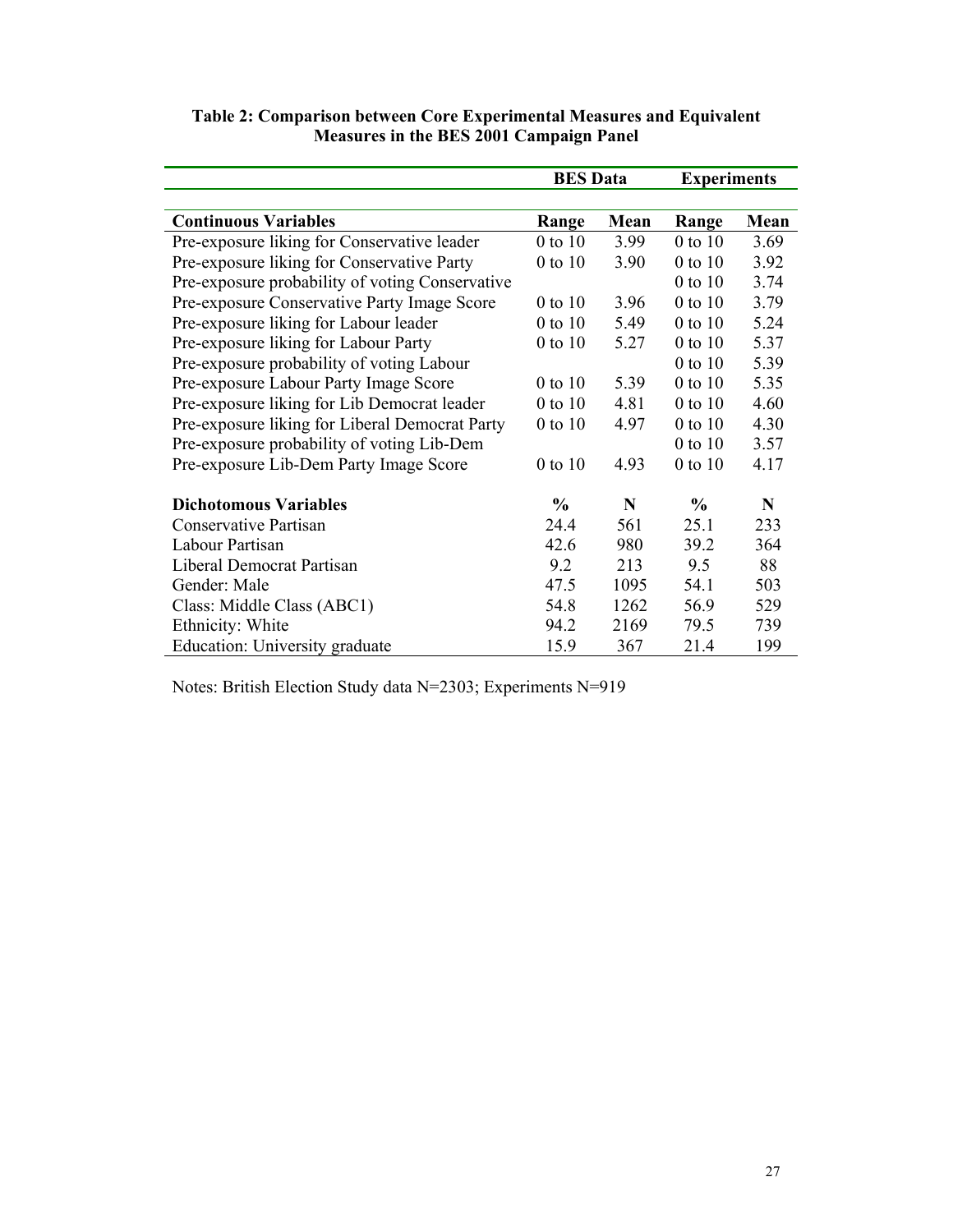| <b>Experimental Group</b>                         | <b>Number of Participants</b> |
|---------------------------------------------------|-------------------------------|
|                                                   |                               |
| <b>Campaign Learning Groups</b> <sup>a</sup>      |                               |
| <b>Watch Television News</b>                      | 100                           |
| Read Broadsheet Newspapers                        | 139                           |
| Read Tabloid Newspapers                           | 73                            |
| <b>Surf Party Websites</b>                        | 77                            |
| <b>Party Election Broadcast Groups</b>            |                               |
| Conservative Advocacy Broadcast                   | 49                            |
| <b>Conservative Attack Broadcast</b>              | 47                            |
| Labour Advocacy Broadcast                         | 46                            |
| Labour Attack Broadcast                           | 46                            |
| Liberal Democrat Advocacy Broadcast               | 51                            |
| <b>Positive/Negative Television News Groups</b>   |                               |
| <b>Positive Conservative News</b>                 | 50                            |
| <b>Negative Conservative News</b>                 | 50                            |
| <b>Positive Labour News</b>                       | 50                            |
| <b>Negative Labour News</b>                       | 50                            |
| <b>Explicit Control Group – shown sport video</b> | 91                            |
| <b>Total</b>                                      | 919                           |

# **Table 3: Number of Participants in each Experimental Group**

<sup>a</sup> Each Learning Group was given a compiled set of stimuli containing the same factual information about the election campaign. For details, see Norris and Sanders, 2003 and www.pippanorris.com.

<sup>b</sup> The Conservative Party broadcast only 'attack' PEBs during the 2001 campaign. To simulate the effects of an 'advocacy' PEB, we used a Channel 4 Comment broadcast on Conservative education policy presented by Teresa May, the party's then Shadow Education Secretary, in March 2001. The Conservative 'attack' PEB focused on crime and fuel tax. Labour's 'advocacy' PEB described the Blair government's record on a range of key issues including the economy and public services. Labour's 'attack' PEB concentrated on the Conservatives' past economic record and warned of the risks to prosperity of their re-election. The Liberal Democrats' 'advocacy' PEB focused on the party's leader, Charles Kennedy. Transcripts of the PEBs are available at www.pippanorris.com.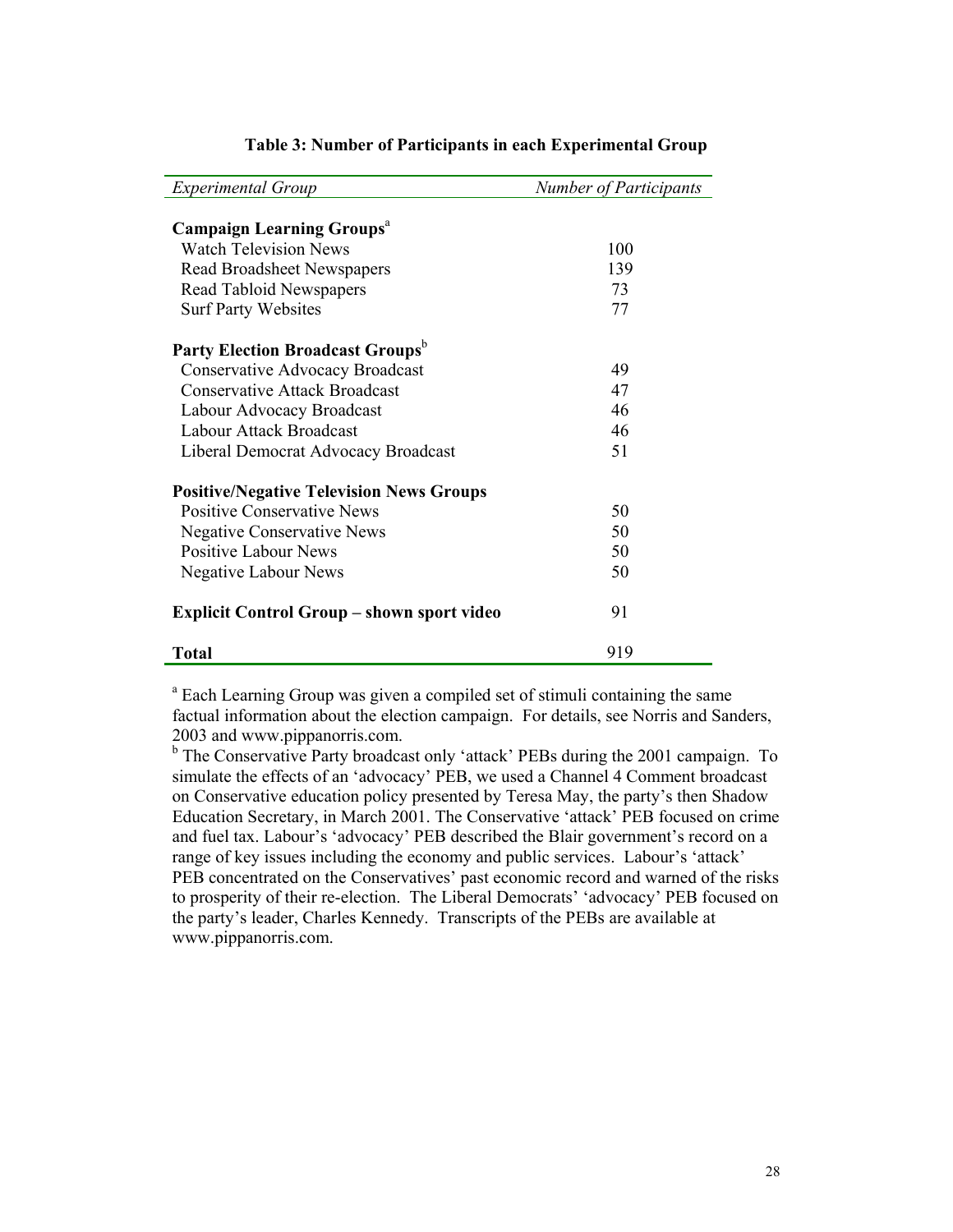| 7. MORGS OF FOST FUST LADUOH, COHLID AND LADLID UNOIC-SUI SCOTUS |                                                  |                     |            |               |            |         |            |  |  |
|------------------------------------------------------------------|--------------------------------------------------|---------------------|------------|---------------|------------|---------|------------|--|--|
|                                                                  |                                                  | <b>LabCon</b>       |            | ConLib        |            | LabLib  |            |  |  |
|                                                                  | Pre-test LabCon score                            | Coeff<br>$.90**$    | Std<br>.11 | Coeff         | <b>Std</b> | Coeff   | <b>Std</b> |  |  |
|                                                                  | Pre-test ConLib score<br>Pre-test LabLib score   |                     |            | $.94**$       | .02        | $.90**$ | .02        |  |  |
|                                                                  | Labour Partisan/not<br>Conservative Partisan/not | $.47**$<br>$-.90**$ | .18<br>.20 | $.78**$       | .19        | $.38*$  | .18        |  |  |
|                                                                  | Liberal Democrat Partisan/not                    |                     |            | .04           | .22        | $-.16$  | .25        |  |  |
| $H_{1-3}$                                                        | Con Advocacy Exposure<br>Con Attack Exposure     | $-10$<br>$2.02**$   | .50<br>.58 | .36<br>$-.87$ | .48<br>.56 |         |            |  |  |
|                                                                  | Lab Advocacy Exposure                            | .05                 | .41        |               |            | $-19$   | .44        |  |  |
|                                                                  | Lab Attack Exposure                              | $-.74$              | .39        |               |            | .69     | .42        |  |  |
|                                                                  | Lib Advocacy Exposure                            |                     |            | $-39$         | .40        | .47     | .44        |  |  |
| $H_4$                                                            | ConPartisan*Con Advocacy                         | .28                 | .49        | $-1.01*$      | .48        |         |            |  |  |
|                                                                  | ConPartisan*Con Attack                           | $-1.36*$            | .61        | .49           | .59        |         |            |  |  |
|                                                                  | LabPartisan*Lab Advocacy                         | .11                 | .56        |               |            | .48     | .62        |  |  |
|                                                                  | LabPartisan*Lab Attack                           | $-17$               | .55        |               |            | .08     | .59        |  |  |
|                                                                  | LibPartisan* Lib Advocacy                        |                     |            | $-.66$        | .92        | $-.77$  | .99        |  |  |
| $H_5$                                                            | Con Advocacy*Trust in PEBs                       | .06                 | .12        | $-.00$        | .11        |         |            |  |  |
|                                                                  | Con Attack*Trust in PEBs                         | $-.48**$            | .13        | $.27*$        | .12        |         |            |  |  |
|                                                                  | Lab Advocacy*Trust in PEBs                       | .01                 | .10        |               |            | .07     | .11        |  |  |
|                                                                  | Lab Attack*Trust in PEBs                         | .14                 | .10        |               |            | $.29**$ | .11        |  |  |
|                                                                  | Lib Advocacy*Trust in PEBs                       |                     |            | $-.07$        | .10        | .08     | .11        |  |  |
| Constant                                                         |                                                  | .06                 | .11        | $-.22**$      | .08        | $-19$   | .10        |  |  |
|                                                                  | Adjusted R2                                      | .92                 |            | .88           |            | .83     |            |  |  |
|                                                                  | St error of estimate                             | 1.52                |            | 1.46          |            | 1.61    |            |  |  |
| N of cases                                                       |                                                  | 614                 |            | 602           |            | 603     |            |  |  |

| Table 4: Models of Post-Test LabCon, ConLib and LabLib Choice-Set Scores |
|--------------------------------------------------------------------------|
|--------------------------------------------------------------------------|

\* significant at .05; \*\* significant at .01 or better; significant coefficients in bold.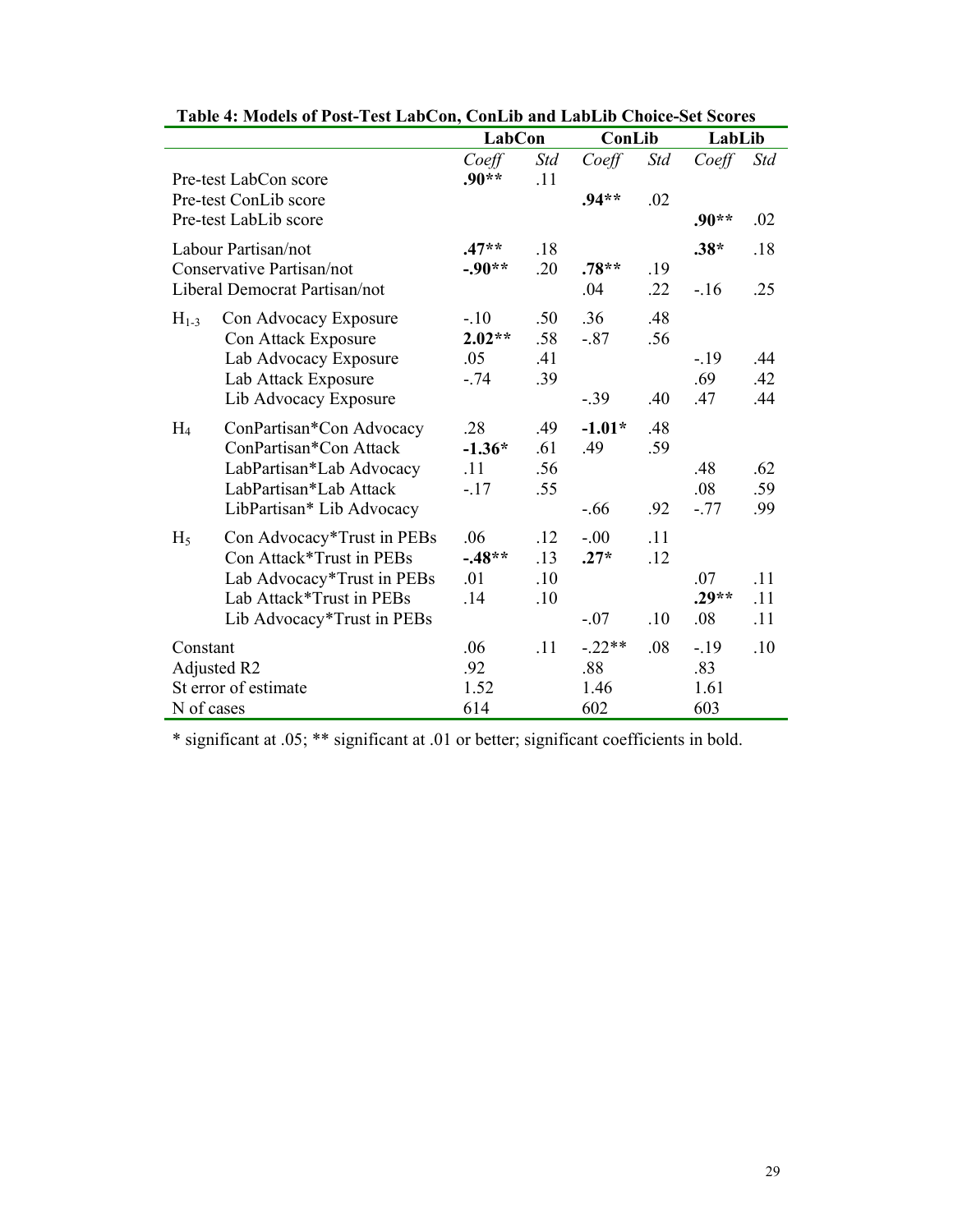# **References**

Ansolabehere, Stephen and Shanto Iyengar. 1995. *Going Negative: How Political Advertisements Shrink and Polarise the Electorate.* N.Y.: Free Press.

Blumler, Jay G. and Denis McQuail. 1968. *Television in Politics: Its Uses and Influence.* London: Faber & Faber.

David Butler and Donald Stokes. 1974. *Political Change in Britain: The Evolution of Electoral Choice* (2<sup>nd</sup> edition) London: Macmillan.

Butler, David and Dennis Kavanagh. 2001. *The British General Election of 2001*. London: Palgrave.

Election Commission. 2001. *Party Political Broadcasting Review 2001-2: Discussion Paper*. London: The Election Commission.

Harrison, Martin. 2001. 'Politics on the air.' In *The British General Election of 2001*. David Butler and Dennis Kavanagh. 2001. London: Palgrave.

Anthony Heath, Roger Jowell and John Curtice. 1985. *How Britain Votes*. Oxford: Pergamon Press.

Anthony Heath, Roger Jowell, John Curtice. 1991. *Understanding Political Change: The British Voter 1964-1987.* Oxford: Pergamon Press.

Anthony Heath, Roger Jowell, John Curtice with Bridget Taylor (eds). 1994. *Labour's Last Chance: The 1992 Election and Beyond.* Aldershot: Dartmouth.

Hodess, Robin, John C. Tedesco and Lynda Lee Kaid. 2000. 'British party election broadcasts: A Comparison of 1992 and 1997.' *The Harvard International Journal of Press/Politics.* 5(4): 55-70.

Hovland, Carl I. 1959. 'Reconciling conflicting results from experimental and survey studies of attitude change.' *American Psychologist*. 14:10-23.

ITC .2001. *Election 2001: Viewers' Response to the Television Coverage.* London: Independent Television Commission.

Iyengar, Shanto and Adam F. Simon. 2000. 'New perspectives and evidence on political communication and campaign effects.' *Annual Review of Psychology*. 51: 149-169.

Kaid, Lynda Lee and Anne Johnston. 2001. *Videostyle in Presidential Campaigns: Style and Content of Televised Political Advertising.* Westport, CT: Praeger/Greenwood.

Klapper, Joseph. 1960. *The Effects of Mass Communication.* Glencoe, Ill. Free Press.

Lau, Richard R. and Lee Sigelman. 2000. 'Effectiveness of Political Advertising'. In *Crowded Airwaves: Campaign Advertising in Elections*. Eds, James A.Thurber, Candice J. Nelson and David A Dulio. Washington D.C. Brookings Institution Press.

Lau, Richard R. and Gerald Pomper. 2002. 'Effectiveness of negative campaigning in US senate elections.' *American Journal of Political Science,* 46 (1): 47-66

Lazarsfeld, Paul, Bernard Berelson and Hazel Gaudet. 1948. *The People's Choice. How the Voter Makes up his Mind in a Presidential Campaign*. New York: Columbia University Press.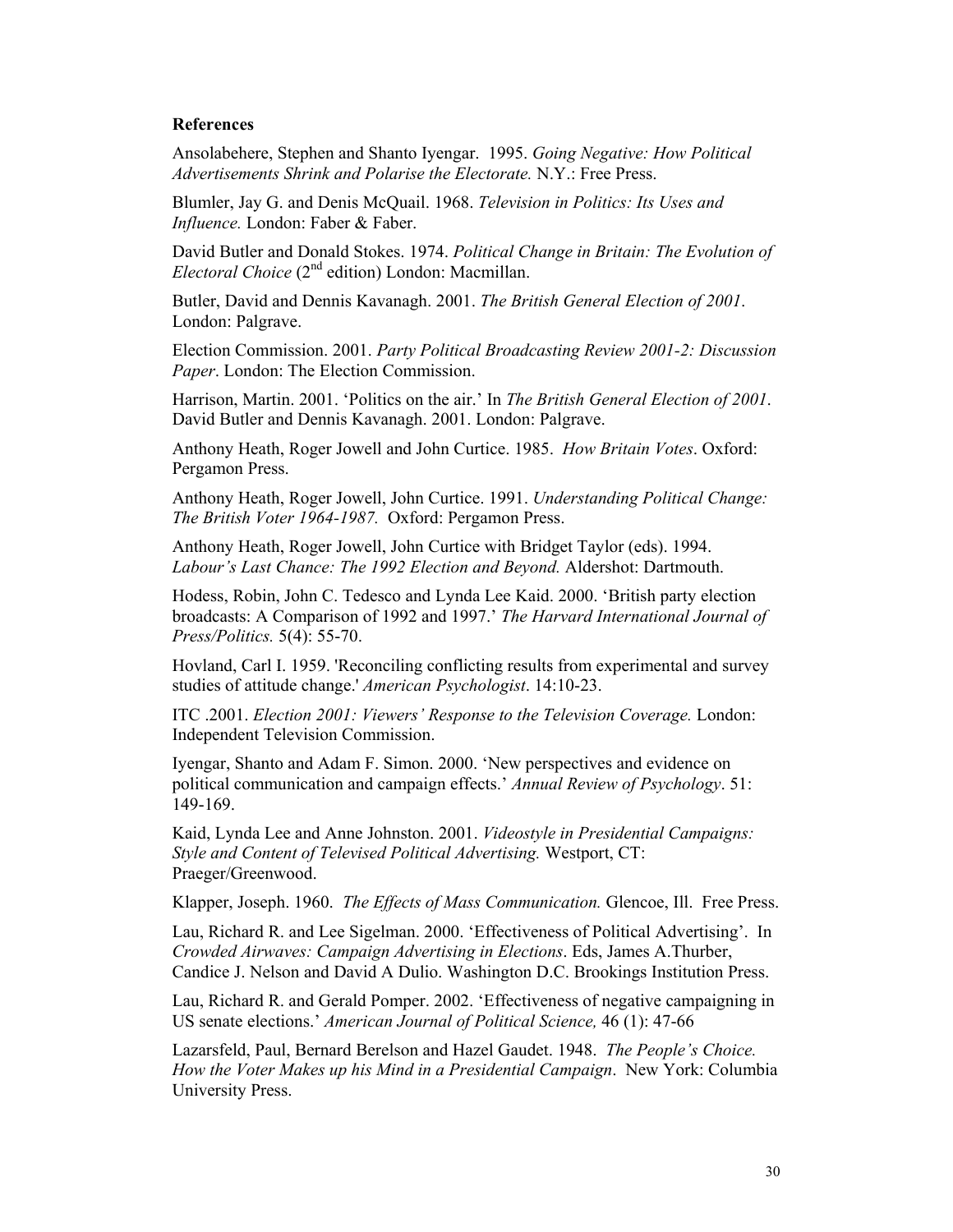Miller, William L. 1991. *Media and Voters: the Audience, Content, and Influence of Press and Television at the 1987 General Election.* Oxford: Clarendon Press.

MORI (2001) *Attitudes to Voting and the Political Process (Phase 1, May 2001 and Phase 2, June 2001)*. London: Electoral Commission.

Norris, Pippa, John Curtice, David Sanders, Margaret Scammell and Holli Semetko. 1999. *On Message*. London: Sage.

Norris, Pippa and David Sanders. 2003. Message or Medium? Campaign Learning During the 2001 British General Election. *Political Communication.* 20: 233-262.

Pipkin, Robert. 2001. '*The Party Election Broadcasts: A sleeping giant or an old pair of shoes?'* Paper for the Annual Meeting of the PSA Elections, Public Opinion and Parties specialist group, Sussex.

Pfau, Michael and Henry C. Kinski. 1990. *Attack politics: strategy and defense*. New York: Praeger.

Sarlvik, Bo and Ivor Crewe. 1983. Decade of Dealignment. Cambridge. Cambridge University Press.

Sanders, David and Pippa Norris. 1998. 'Does Negative News Matter? The Effects of Television News on Party Images in the 1997 British General Election.' *British Elections and Parties Yearbook*, 1998. Eds. Charles Pattie et al. London: Frank Cass.

Scammell, Margaret and Holli A. Semetko. 1995. 'Political Advertising on Television: The British Experience.' In *Political Advertising in Western Democracies*. Eds. Lynda Lee Kaid and Christina Holtz-Bacha. Thousand Oaks, CA: Sage.

Scammell, Margaret. 1995. *Designer Politics: How Elections are Won*. London: Macmillan.

Seymour-Ure, Colin. 1996. *The British Press and Broadcasting Since 1945*. Oxford: Blackwell.

Tedesco, John. 2000. 'The Party Election Broadcast in Britain.' *The Harvard International Journal of Press/Politics*. 5(4).

Thurber, James. (Ed). 2000. *Crowded Airwaves: Campaign Advertising in Elections.* Washington DC: Brookings Institute.

Trenaman, Joseph and Dennis McQuail. 1961. *Television and the Political Image*. London: Methuen.

West, Darrell M. 2001. *Air Wars: Television Advertising in Election Campaigns, 1952-2000.* Washington DC: CQ Press.

Paul Whiteley and Patrick Seyd. 1998. The dynamics of party activism in Britain. *British Journal of Political Science* 28: 113-38.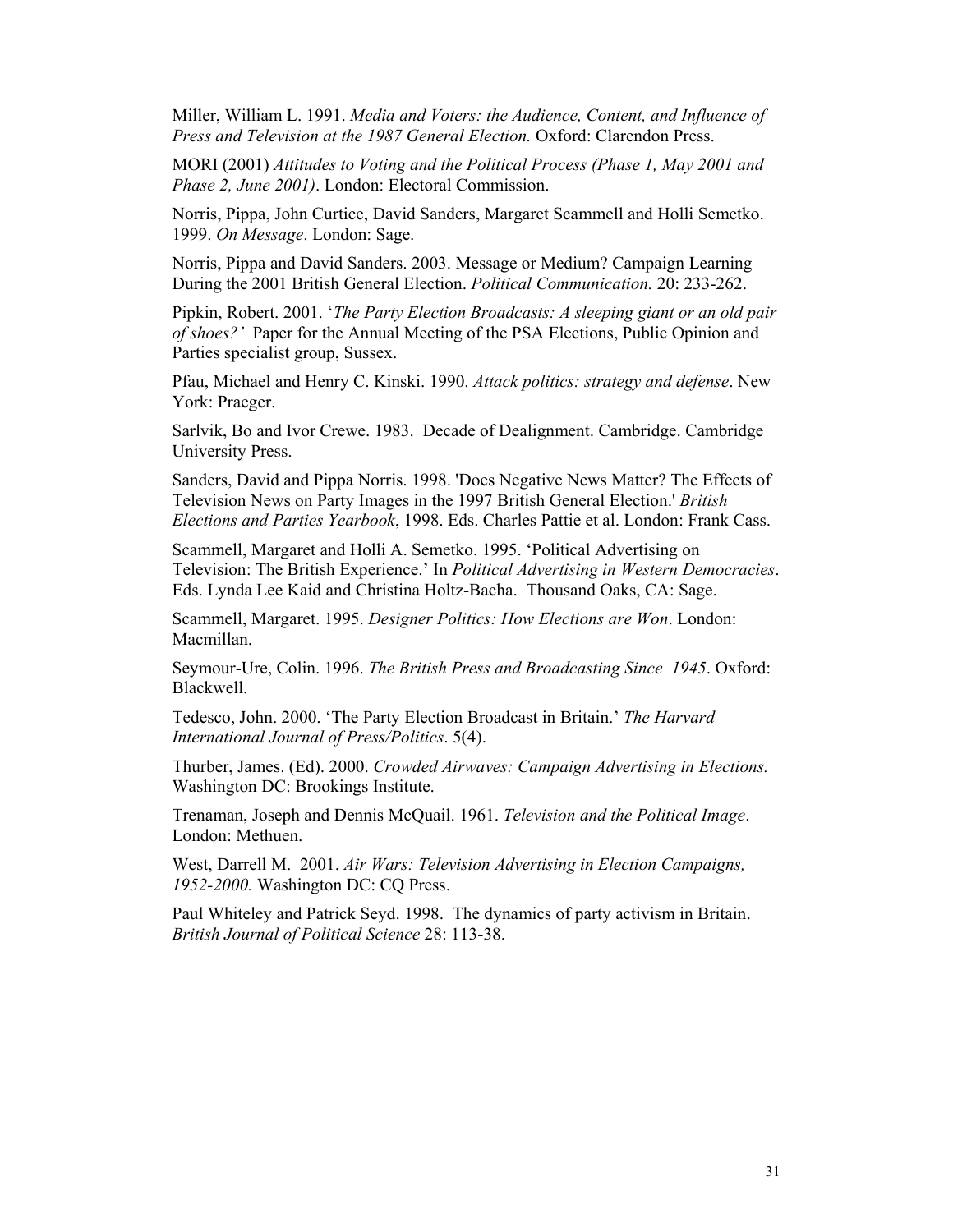|                          | Experimental<br>Participants<br><b>June 2001</b> | Greater London<br>population<br>1991 | Difference       |
|--------------------------|--------------------------------------------------|--------------------------------------|------------------|
| <b>GENDER</b>            |                                                  |                                      |                  |
| Men                      | 55.1                                             |                                      |                  |
| Women                    | 44.9                                             |                                      |                  |
| <b>TENURE</b>            |                                                  |                                      |                  |
| Owner occupiers          | 60.9                                             | 58.2                                 | $+2.7$           |
| Rent privately           | 21.2                                             | 11.4                                 | $+9.8$           |
| Rent Housing Association | 5.2                                              | 5.2                                  | $\boldsymbol{0}$ |
| Rent LA/New Town         | 12.7                                             | 23.5                                 | $-10.8$          |
| <b>ETHNICITY</b>         |                                                  |                                      |                  |
| White                    | 79.5                                             | 80.6                                 | $+0.2$           |
| <b>Black</b>             | 8.3                                              | 7.8                                  | $+0.5$           |
| Asian                    | 8.5                                              | 7.4                                  | $+1.1$           |
| Other                    | 1.4                                              | 4.1                                  | $-1.7$           |
| <b>SOCIAL CLASS</b>      |                                                  |                                      |                  |
| Middle class (ABC1)      | 58.1                                             | 59.1                                 | $-1.0$           |
| Working class (C2DE)     | 41.9                                             | 40.9                                 | $+1.0$           |
| <b>1997 VOTE</b>         |                                                  |                                      |                  |
| Lab 1997                 | 54.8                                             | 53.1                                 | $+1.7$           |
| Con 1997                 | 31.3                                             | 31.4                                 | $-0.1$           |
| LibDem 1997              | 13.7                                             | 15.0                                 | $-1.3$           |

# **Table A1: Demographic Profile and 1997 Vote of Participants**

Note: Information about the Greater London population is derived from the 1991 Census. This limits strict comparability, for example with the growth of council house sales during the last decade. The 1997 vote for the three major parties is based on analysis of British Parliamentary Constituencies compared with recalled vote in the previous election, excluding non-voters and others. Quotas were employed by the fieldwork company in the initial selection of participants to match their background against the characteristics of Greater London population.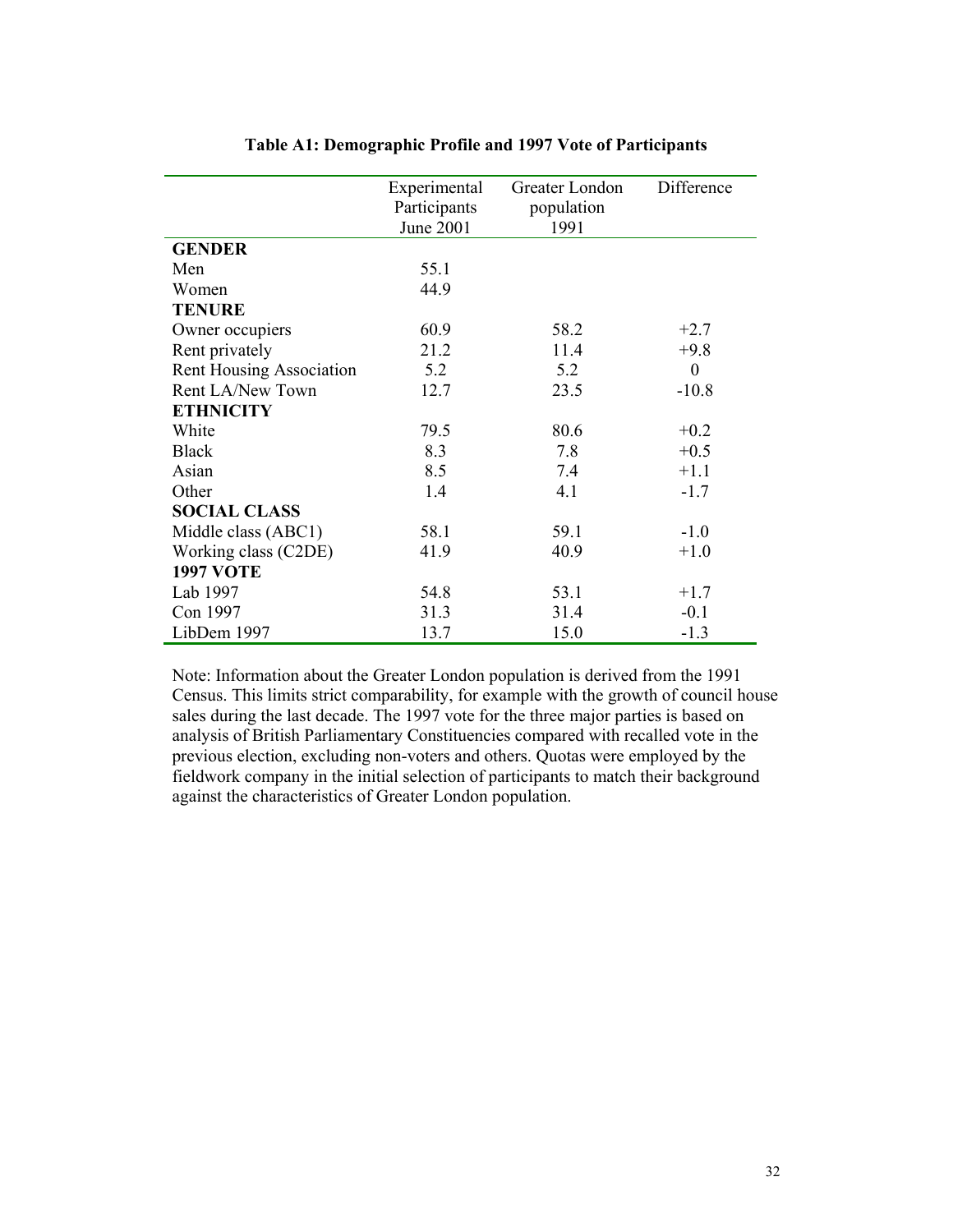|            |                                                                         | LabCon               |            | ConLib           |     | LabLib         |            |
|------------|-------------------------------------------------------------------------|----------------------|------------|------------------|-----|----------------|------------|
|            |                                                                         | Coeff                | Std        | Coeff            | Std | Coeff          | <i>Std</i> |
|            | Pre-test LabCon score<br>Pre-test ConLib score<br>Pre-test LabLib score | $.90**$              | .02        | $.94**$          | .02 | .91**          | .02        |
|            | Labour Partisan/not<br>Conservative Partisan/not                        | $.50**$<br>$-0.84**$ | .17<br>.20 | $.74**$          | .18 | $.42*$         | .18        |
| $H_{1-3}$  | Con Attack Exposure                                                     | $2.03**$             | .58        |                  |     |                |            |
| $H_4$      | ConPartisan*Con Advocacy<br>ConPartisan*Con Attack                      | $-1.41*$             | .61        | $-63^{\circ}$    | .34 |                |            |
| $H_5$      | Con Attack*Trust in PEBs<br>Lab Attack*Trust in PEBs                    | $-48**$              | .13        | $.13*$           | .06 | $.17**$        | .06        |
| Constant   | Adjusted R2                                                             | .04<br>.92           | $.10\,$    | $-0.24**$<br>.88 | .08 | $-.25*$<br>.83 | .09        |
| N of cases | St error of estimate                                                    | 1.51<br>615          |            | 1.46<br>603      |     | 1.61<br>603    |            |

# **Table A2: Reduced Form Models of Post-Test LabCon, ConLib and LabLib Choice-Set Scores; Significant Predictors from Table 4 Only**

\* significant at .05; \*\* significant at .01 or better; a significant at .07; conventionally significant coefficients in bold.